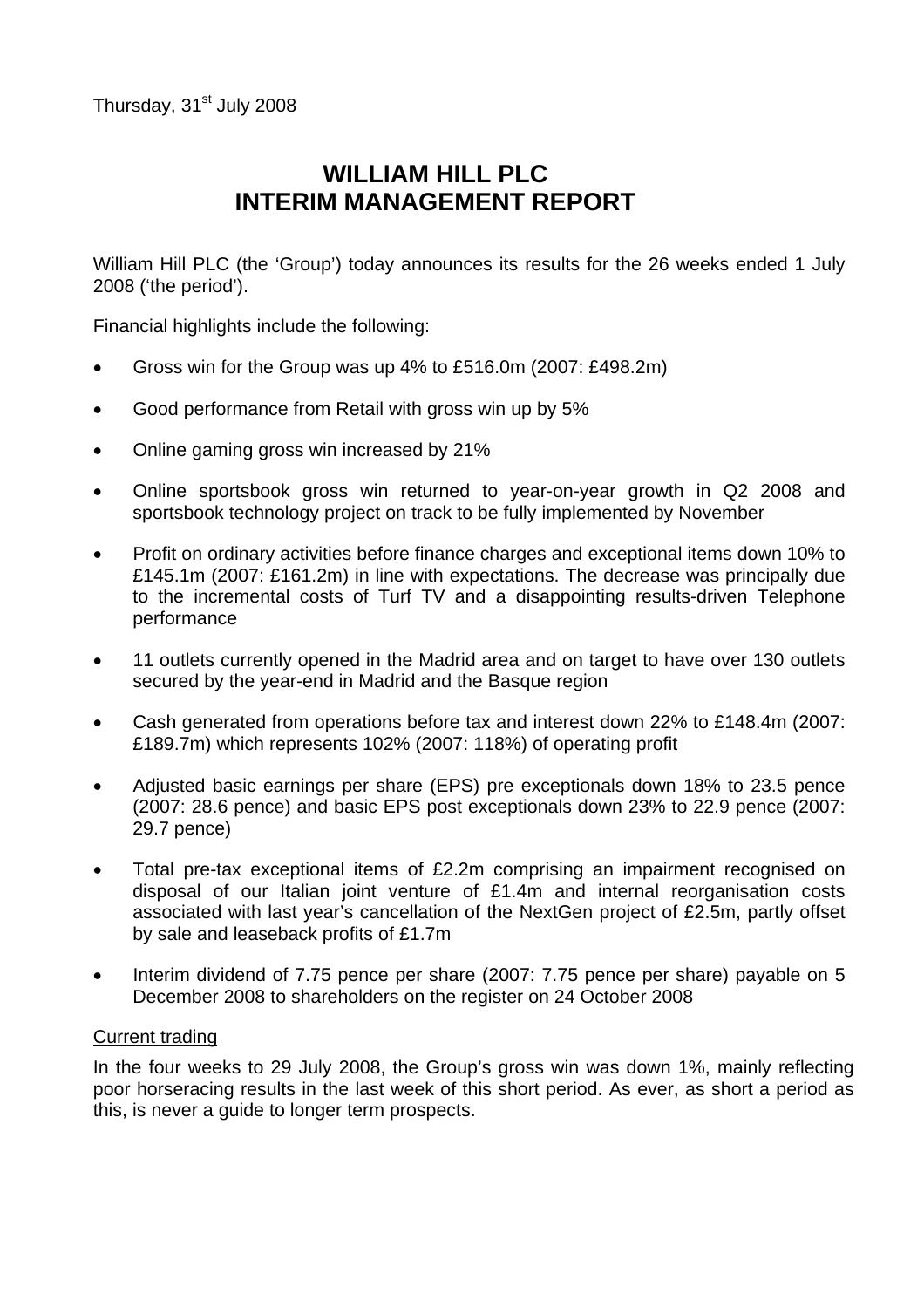Commenting on the results, Charles Scott, Chairman, said:

"The Group has continued to make progress during the first half of the year with results in line with expectations. So far, we have seen little evidence that our business has been impacted by the economic downturn.

However, our business now generates more income from online gaming and betting and from gaming machines in the LBOs than ever before. It is difficult to predict how these income streams will fare in a continuing adverse economy, albeit the business has been resilient to date.

Nevertheless, the Board remains comfortable with the current range of market expectations. Accordingly, the Board proposes to maintain the long term dividend cover policy and pay an interim dividend of 7.75p."

### **Enquiries:**

| Ralph Topping, Chief Executive         | Tel:   | 0208 918 3910      |
|----------------------------------------|--------|--------------------|
| Simon Lane, Group Finance Director     | Tel: I | 0208 918 3910      |
| Nilay Patel, Corporate Finance Manager |        | Tel: 0208 918 3736 |
| Deborah Spencer, Brunswick             | Tel:   | 0207 404 5959      |

*There will be a presentation to analysts at 08:30 am today at the Lincoln Centre, 18 Lincoln's Inn Field, London WC2. Alternatively, it is possible to listen to the presentation by dialling + 44 (0) 1452 541 076 using the conference code 57277200#. The presentation will be recorded and will be available for a period of one week by dialling +44 (0) 1452 550 000 and using the replay access number 57277200#.* 

*The slide presentation will be available on the Investor Relations section of the website:*  www.williamhillplc.co.uk*.*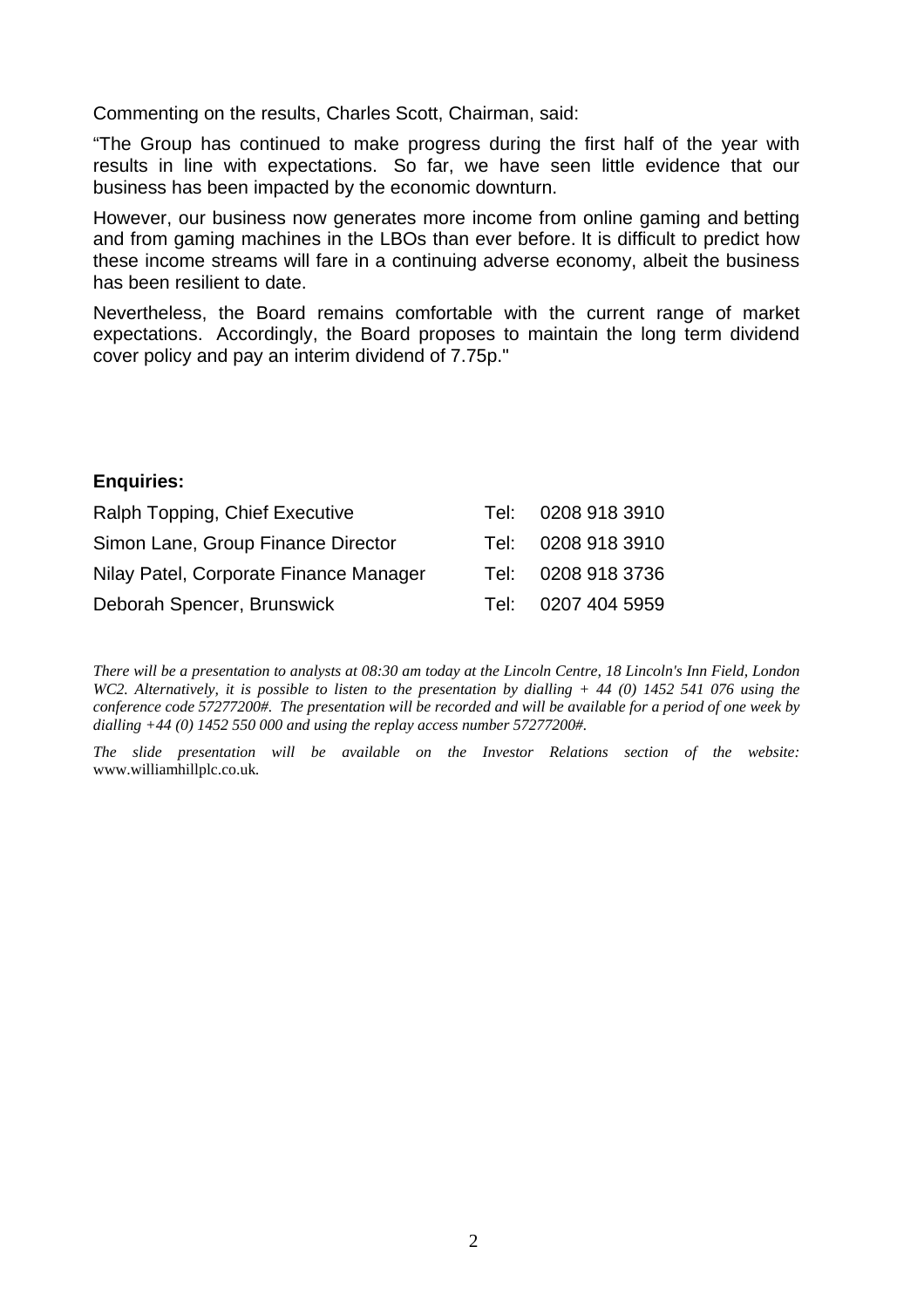# **Review of performance in the period**

A summary of the key financial results is set out in the table below:

|                              | <b>Gross win</b>   |                | <b>Operating profit before</b><br>exceptional items |         |  |
|------------------------------|--------------------|----------------|-----------------------------------------------------|---------|--|
|                              | H1 2008<br>H1 2007 |                | H1 2008                                             | H1 2007 |  |
|                              | £m                 | £m             | £m                                                  | £m      |  |
| Retail                       | 421.3              | 403.1          | 123.5                                               | 124.8   |  |
| Interactive                  | 67.6               | 62.0           | 27.7                                                | 28.1    |  |
| Telephone                    | 22.8               | 29.2           | 4.5                                                 | 9.8     |  |
| Other                        | 4.3                | 3.9            | 0.8                                                 | 0.4     |  |
| International joint ventures | ٠                  |                | (3.3)                                               | (0.2)   |  |
| Associate - SIS              | ۰                  | $\blacksquare$ | 1.9                                                 | 1.9     |  |
| Central overheads            | ۰                  | ۰              | (10.0)                                              | (3.6)   |  |
|                              | 516.0              | 498.2          | 145.1                                               | 161.2   |  |

The Group has achieved a reasonable result in the first half of 2008 with gross win growth of 4% notwithstanding a disappointing Euro 2008. However, year-on-year profitability has been impacted by the incremental costs of the new Turf TV contract (see cost of content below), a disappointing Telephone performance and some one-off asset sales, which reduced costs in the first half of last year.

The Retail channel, which constitutes 82% of the Group's gross win, continued to perform strongly, driven by extended evening opening hours in the first three months of the period and good cost control. Interactive had an encouraging period notwithstanding its sportsbook legacy technology issues and we look forward to the launch of the new technology platform in November. Telephone delivered a disappointing performance, being the channel most impacted by adverse sporting results in the period.

Profit before finance charges and exceptional items was £16.1m lower than last year and earnings per share excluding exceptional items decreased by 18%. The Board is mindful of its long-term target dividend cover of two times and is proposing an interim dividend of 7.75 pence.

### **Retail channel**

The Retail channel's gross win grew by 5% to £421.3m but pre-exceptional profit fell by £1.3m to £123.5m, with the channel bearing incremental costs of £5m relating to the Turf TV contract.

Gross win from over the counter (OTC) increased by 2%, while machines gross win was up 10%. Growth was facilitated by extended opening hours allowed in the first three months of this year. We believe that further benefits from extended hours will come through in the future, as punters become more familiar with the new trading hours available and we apply the trading information gathered to date to determine the optimum closing time for individual Licensed Betting Offices (LBOs).

The impact of sporting results on OTC gross win year-on-year was broadly neutral as the effects of a relatively poor Royal Ascot meeting and below expectation Euro 2008 football tournament were largely offset by favourable football results in the earlier part of the year. Overall, UK horseracing continued its relative decline as a share of the Retail mix of gross win falling from 50% to 47%, while conversely football increased its share from 10% to 15%.

The average number of gaming machines in the estate increased to 8,520 (FY 2007: 8,382) in the period. The average net contribution per machine per week was £513 (FY 2007: £466). This strong performance from gaming machines, reflected continued growth in gross win driven by extended opening hours and promotional activity and also the improved terms of our machines supply contracts with our existing supplier, Inspired Gaming and also a new supplier to the estate, Global Draw. In addition to the improved terms, the introduction of Global Draw to the estate has also delivered benefits driving product innovation and improved machine reliability.

Costs in the channel were up 9%, reflecting the incremental costs of Turf TV, extended betting shop opening hours, increases in the average number of LBOs (mainly affecting staff and property costs) and development activity within the existing estate (mainly affecting property and depreciation costs).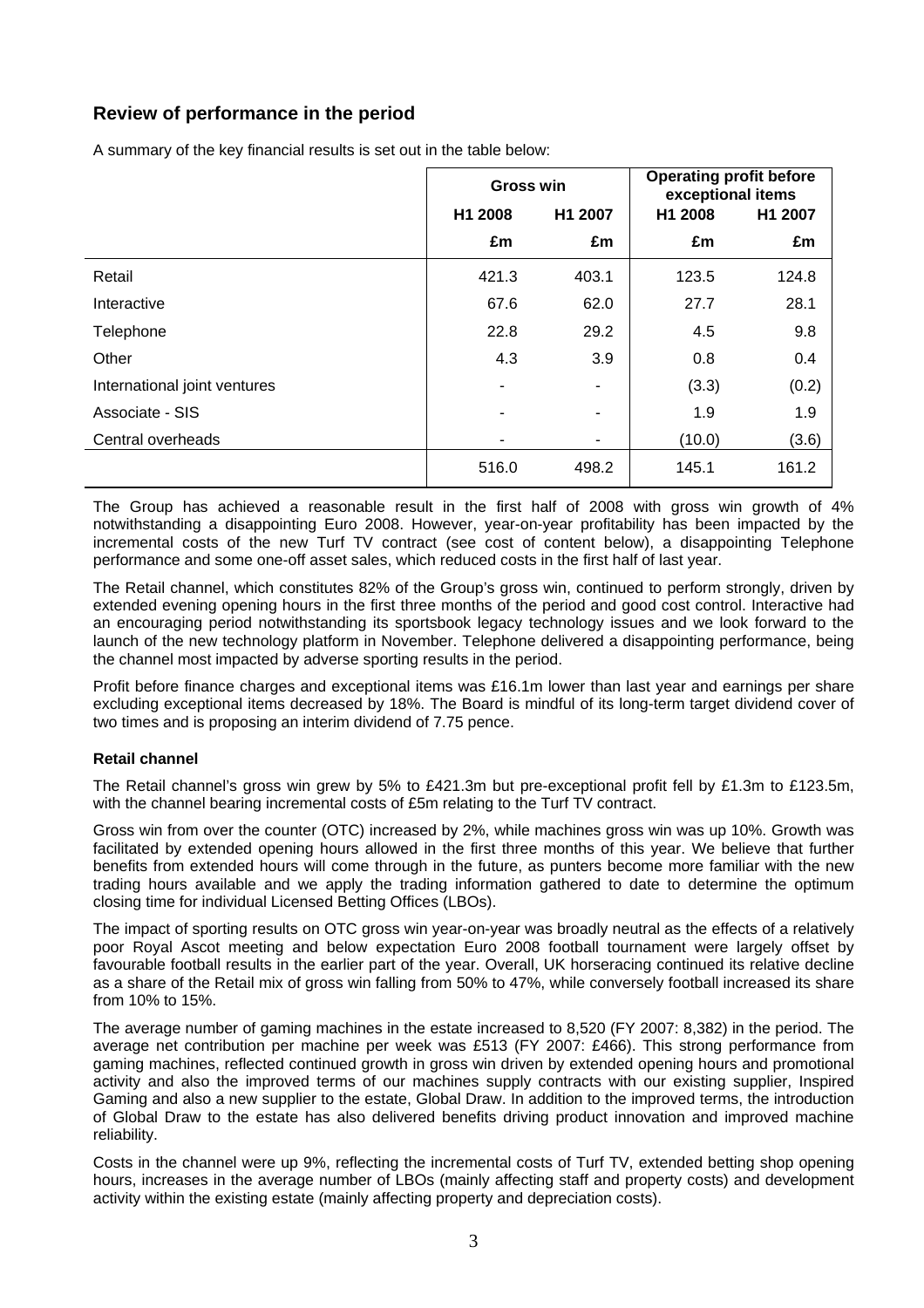We completed 69 development and LBO refurbishment projects in the first half of 2008 including 13 new licences, 32 extensions and resites and 24 LBO refurbishments. Overall, the cost of these projects was £13.8m.

At 1 July 2008, we had 2,239 LBOs in the United Kingdom, 9 in the Channel Islands, 2 in the Isle of Man and 50 in the Republic of Ireland; a total of 2,300.

#### **Interactive channel**

Interactive had a good first half year with gross win increasing by 9% to £67.6m, although operating profit fell by £0.4m to £27.7m, reflecting greater investment in marketing, site content and staff costs in this channel. These investments are part of the repositioning of the Interactive channel and will be augmented by the relaunch of the online sportsbook in November. We are confident that these initiatives will deliver good returns for the Group and are encouraged by the progress to date, particularly in respect of gaming gross win growth.

Gaming gross win (games, poker, casino, bingo and skill) increased by 21% fuelled by 39 new game launches in the period, increased cross-selling across products and increased marketing spend including our first TV advertising campaign in support of our bingo product. New types of games have also been launched such as live dealer casino games, which replicate the interaction between players and dealers at land-based casinos.

Sportsbook has seen a 10% fall in its year on-year gross win performance but more encouragingly it is 38% up on the second half of last year. The improvement on the second half of last year, although influenced by better results, has been driven by enhanced client management, particularly in relation to our in running product, in addition to increased and better targeted marketing spend and richer site content, including streaming of live pictures and radio commentary of sporting events. However, the site continues to be adversely impacted by its legacy technology platform, which puts it at a disadvantage to competitor sites. In January 2008, we agreed heads of terms to purchase the ORBIS technology platform as part of our strategy to address the underperformance of the sportsbook. ORBIS is the industry-leading platform and once implemented, will allow us to overcome our current technology disadvantage and give us a market-leading platform, which we can exploit going forward. The ORBIS project continues to be on target for delivery by the end of November 2008.

Total active accounts increased to 499,000 as at 1 July 2008 (1 January 2008: 432,000).

Costs in the channel increased 21%, in line with expectations and largely due to increased investment in staff, marketing and site content costs.

#### **Telephone channel**

Telephone gross win fell by £6.4m to £22.8m and operating profit decreased by £5.3m to £4.5m.

The channel has been impacted by results, particularly a poor Royal Ascot meeting and a disappointing Euro 2008. However, it is apparent that this channel is competing for a diminishing number of customers who want to place their bets by phone, with most new accounts now acquired via the internet.

We ended the six months with 141,000 active telephone customers (1 January 2008: 146,000).

Costs incurred by the channel were tightly controlled and only increased by 1% in total. Excluding incremental marketing spend, costs in the channel actually fell by 3%.

#### **International activities**

Our joint venture with Grupo Codere SA (Codere) is progressing well in Spain and we remain on course to have 130 outlets secured across the Madrid and Basque regions by the end of the year.

The joint venture has opened outlets in 11 locations in Madrid to date, including in Canoe, the largest bingo hall in Spain. Trading to date has been encouraging and we remain on target to have secured the 70 locations in Madrid by the end of the year, as previously forecast.

Progress has also been made in the Basque region in preparing to open outlets under the licence we secured there last year. We expect to have over 60 betting outlets operational by the end of the year in this region.

On  $2^{nd}$  July 2008, the Group announced the sale of the entire issued share capital of our Italian joint venture, William Hill Codere Italia Srl (WHCI) to INTRALOT International Holdings Limited. The gross consideration agreed was €5.5m, which was shared equally between the Group and our joint venture partner Codere. The sale followed a strategic review of WHCI within the Italian sports betting market. WHCI was initially set up as a joint venture to enter the Italian horse and sports betting market following a tender process in Italy for sports and horse race betting in 2006, in which the company was awarded 57 licences. The number of retail betting licences won by WHCI was insufficient in scale to provide an attractive long-term return. Options to grow within Italy through the acquisition of either existing or new licences were explored, but the cost of acquisitions within the existing uncertain regulatory framework within Italy made further investment unattractive. This sale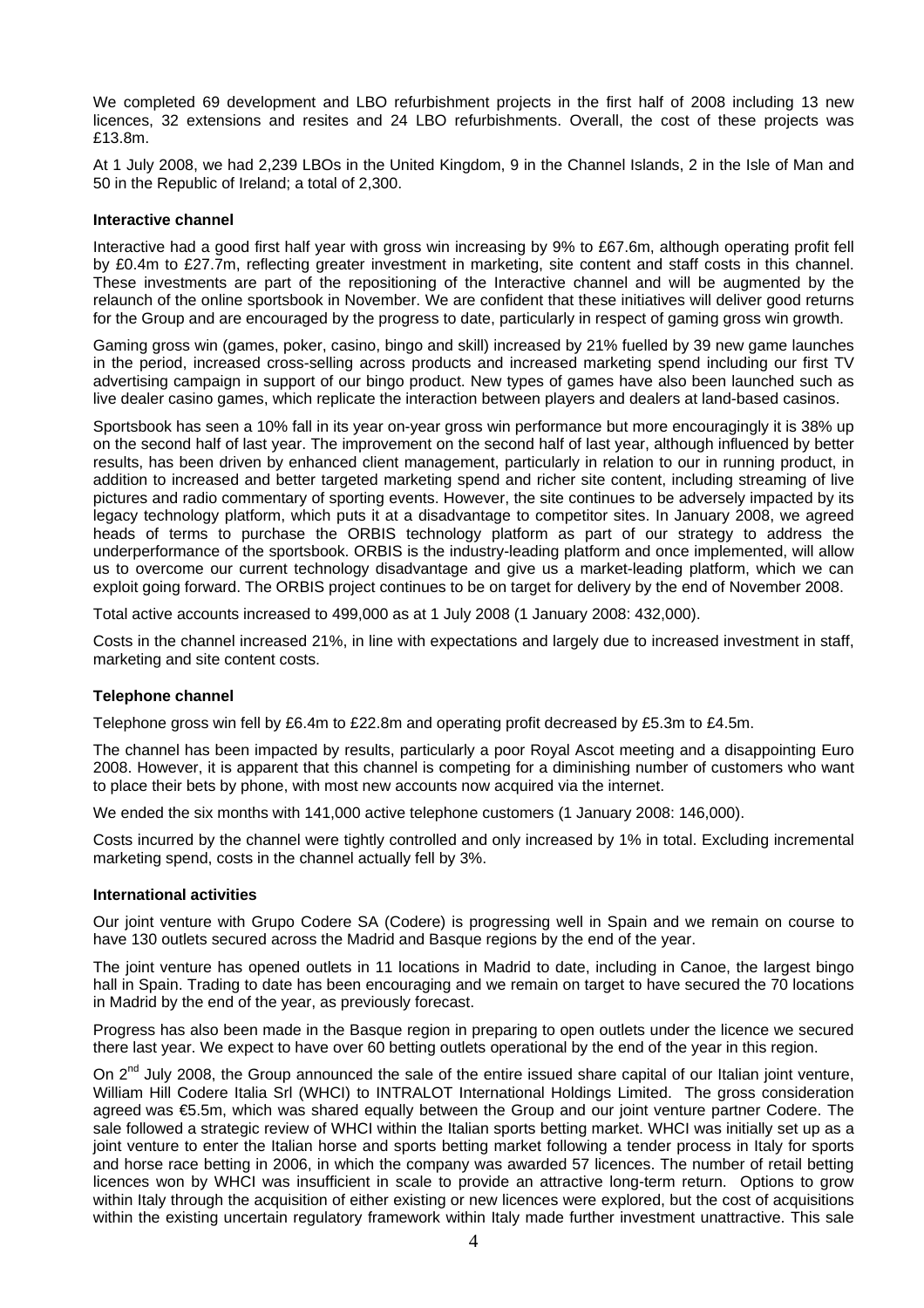resulted in an impairment of £1.4m being reflected in the attached financial statements, in addition to operating losses of £1.6m incurred in the first six months of the year.

#### **Operating expenses**

Half-year expenses net of operating income and before exceptional items for the Group were £257.2m, an increase of 12%. Excluding the effects of Turf TV and the extended opening hours for the first three months of the year, costs are estimated to have risen by 6%. Looking forward, we will continue to focus on cost discipline and remain confident that underlying cost increases will remain in the 4-6% guidance range over the full year, excluding the incremental effects of evening opening and Turf TV.

Staff costs (which represented roughly half of our total costs) increased by 12% over the comparable period, mainly reflecting the extended opening hours, a 2% increase in the average number of LBOs trading in the period and an inflation-based pay award to staff of 3%, effective from 1 March. Property costs, which represented 17% of our total costs, were up 7% over the comparable period mainly reflecting increases in rent and rates, in part driven by an increase in average LBO size and also a greater number of LBOs.

The cost of providing pictures and data to our LBOs was up 45% over the comparable period primarily due to the incremental costs of Turf TV and the costs of extra content to support the extended opening hours. Advertising and marketing costs were up 17% (excluding Euro 2008 expenditure) over the comparable period reflecting increased spend supporting our Interactive channel, including a very successful TV advertising campaign for our bingo product.

#### **Regulatory development**

Since September 2007 the Gambling Commission (the Commission) has been responsible for implementing and policing the detailed regulations, licence conditions and guidance that govern gambling in Great Britain. We have worked actively with the Commission since its establishment and support its objective to regulate gambling in the public interest by keeping crime out of gambling, by ensuring that gambling is conducted fairly and openly, and by protecting children and vulnerable people from being harmed or exploited by gambling.

In February 2008, the Department of Culture, Media and Sport (DCMS) referred high staking machines (B2s located in LBOs and casinos) to the Commission with the Minister expressing concern as to the long-term potential risks to problem gambling from these type of machines. The Commission is tasked to seek evidence and to report back to DCMS by mid 2009 on this issue. Category B2 machines have been in LBOs for some 7 years and have proved very popular with the public. We were pleased that last year's Gambling Prevalence Study showed no increase in overall levels of problem gambling compared to the last such similar study, despite the popularity of these machines. We recognise the role of both DCMS and the Commission in seeking ways of minimising the impact of gambling on vulnerable people and we will continue to work with them on this. However we believe that the vast majority of our customers enjoy and play these machines safely and that LBOs remains the most secure location for these machines. We do not believe there is any evidence that supports the proposition that a single product is responsible for an increase in problem gambling. Ultimately, we expect the Commission to be proportionate in their response, which must be evidence based and we do not expect there to be a case for taking action to restrict gaming machines further.

### **Cost of content**

On 11 January 2008, we entered into a five year contract with Amalgamated Racing Limited, trading as Turf TV, for the provision of live coverage of all horse races taking place at those horserace courses for which Turf TV has exclusive rights. By agreeing this contract the Group has ensured that it is able to provide pictures of UK racing to our customers in the United Kingdom, the Isle of Man, Channel Islands and the Republic of Ireland from that date and has obtained certainty on the cost of that service for the next five years. We estimate the incremental cost of this service to the business was £5.0m in the first half of the year.

The Group, together with the Bookmakers Afternoon Greyhound Services Limited and other bookmakers, is currently party to litigation against Turf TV and various others over allegations of breaches of competition law. The case was heard in the High Court in May and June and we expect a judgment shortly.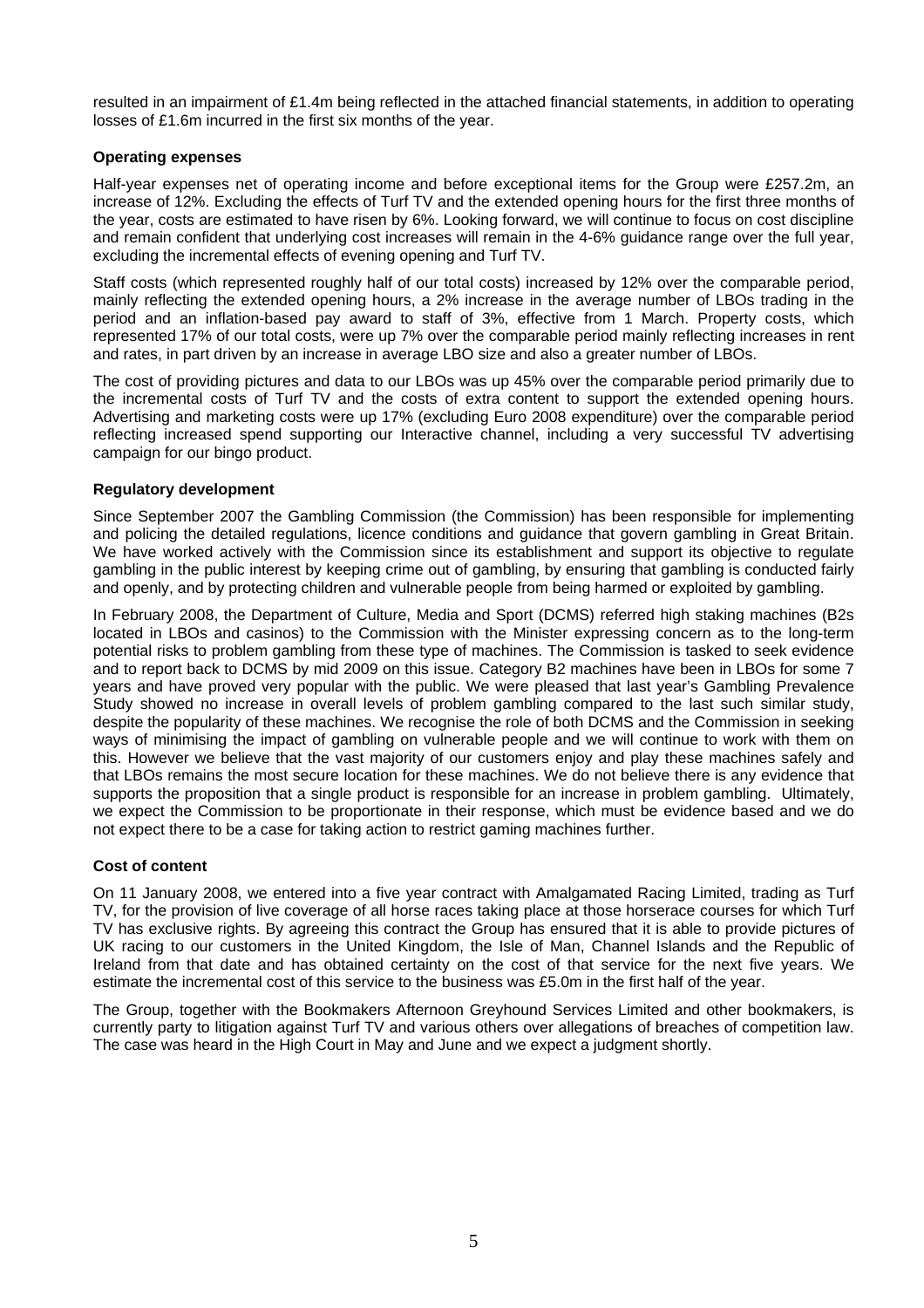### **Taxation**

The Group's effective rate of tax before exceptional items and excluding associate and joint venture income was 27.6%, compared to 25.3% in FY 2007 and the average UK statutory rate for 2008 of 28.5%. The current period's charge is lower than the statutory rate mainly due to adjustments relating to prior period computations now agreed with the Inland Revenue. The 2007 rate was relatively low due to a deferred tax credit realised on the announcement of the reduction in the UK headline corporation tax rate from 30% to 28% effective from 1 April 2008.

The Group has continued to be a significant contributor to the UK exchequer during the first half of the year. It has paid £17.6m in corporation tax in that period and has also borne £47.4m in gross profits tax (GPT), £16.0m in VAT, £36.1m in PAYE and NI and £8.3m in Amusement Machine Licence Duty.

### **Cashflow and net indebtedness**

The Group generated net cash inflow from operating activities before financing and tax of £148.4m, £41.3m lower than the comparable period reflecting lower earnings and a movement in working capital arising from the timing of month end payments and the movement in the period end from 26 June to 1 July. The Group paid £31.2m in net debt service costs, paid £17.6m in corporation tax, invested £20.3m in net capital expenditure and acquisitions (including joint-venture investments) and paid £53.8m in dividends, leaving £25.0m available to reduce net indebtedness to £1,058.9m at 1 July 2008 from £1,083.9m at 1 January 2008.

#### **Returns to shareholders**

The Company is proposing to pay an interim dividend of 7.75 pence per share (2007: 7.75 pence per share) on 5 December 2008 to shareholders on the register on 24 October 2008, reflecting the Board's confidence in William Hill's resilience, whilst maintaining its long-term target dividend cover of two times.

The Company normally aims to pay interim and final dividends that represent approximately one third and two thirds, respectively, of total dividends.

#### **Financial structure and liquidity**

The Group has total debt facilities of £1.45bn comprising two facilities financed from a consortium of banks. The first facility is for a sum of £1.2bn, which is structured into two tranches:

- ¾ Tranche A comprising a £600m term loan repayable in March 2010; and
- $\triangleright$  Tranche B comprising a £600m revolving credit facility, also maturing in March 2010.

The second bank facility is a £250m term loan repayable in July 2011.

The Group is considering its options for refinancing these facilities over the course of the coming year and will update the market when appropriate.

The Group's borrowings are at floating rates of interest. It has hedged its exposure to interest rates on its forecast net debt by entering into a series of interest rate swaps and collars. As at 1 July 2008, approximately 40% of its forecast exposure is fixed via interest rate swaps reducing to 10% by the end of 2012. A further 40% is subject to interest rate collar arrangements as at 1 July 2008, also reducing to 10% by the end of 2012.

The Board will continue to review periodically the Group's hedging arrangements to ensure that they remain appropriate to the needs of the Group and take account of changes in market conditions and business plans.

The Board remains focussed on maintaining an efficient balance sheet, balancing the requirements for returns to shareholders and investment in the business for future growth.

#### **Related party transactions**

Related party transactions are disclosed in note 12 to the condensed financial statements. There have been no material changes in the related party transactions described in the last annual report.

#### **Principal risks and uncertainties for the remainder of the year**

The principal risks and uncertainties for the Group remain those disclosed on page 10 of the Group's 2007 Annual Report in the Operating and Financial Review.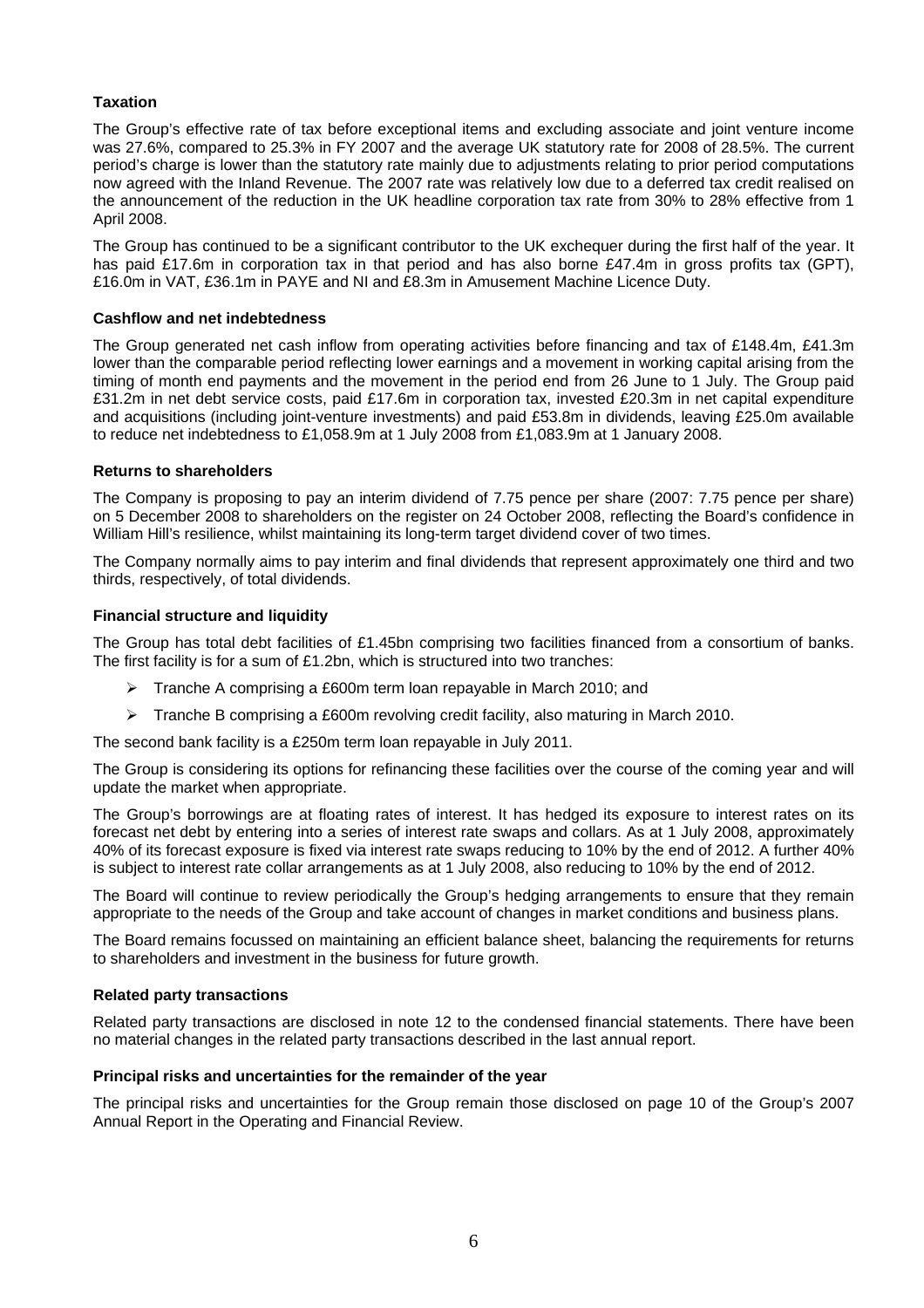The risks that are most pertinent to the Group in the short-term horizon of the remainder of the financial year are:

- $\triangleright$  The impact of a prolonged set of adverse sporting results; and
- $\triangleright$  A major deterioration in the general economic environment in the United Kingdom.

#### **Reconciliation of gross win to revenue**

Due to the requirements of accounting standards, the Group discloses a different top line measure of activity (revenue) in its accounts from gross win. The difference between the two measures is the VAT payable on machine income and the following is a reconciliation for the periods presented between gross win and revenue as disclosed in the attached financial statements:

|                       | 26 weeks<br>to 1 July<br>2008 | 26 weeks<br>to 26 June<br>2007 | 53 weeks to<br>1 January<br>2008 |
|-----------------------|-------------------------------|--------------------------------|----------------------------------|
|                       | £m                            | £m                             | £m                               |
| Gross win             | 516.0                         | 498.2                          | 983.7                            |
| VAT on machine income | (22.9)                        | (20.9)                         | (43.3)                           |
| Revenue               | 493.1                         | 477.3                          | 940.4                            |

#### **Current trading**

In the four weeks to 29 July 2008, the Group's gross win was down 1%, mainly reflecting poor horseracing results in the last week of this short period. As ever, as short a period as this, is never a guide to longer term prospects.

Assessing the trends to date, we have seen little evidence that a slow down in consumer spending is having an adverse impact on our business although at this stage it is difficult to be definitive. The Board notes that historically, the Group's business has proved to be less exposed to the economic cycle than many other consumer facing industries. Since the last economic downturn, however, the business has significantly increased its income generated from gaming machines in LBOs and online betting and gaming. It is difficult to predict with any certainty how these income streams will react under conditions of sustained economic pressure.

Overall, the Board remains confident about the resilience and prospects for the business both in the UK and internationally.

By order of the Board,

R.J. Topping S.P. Lane S.P. Lane S.P. Lane S.P. Lane S.P. Lane S.P. Lane Director Director

31 July 2008 31 July 2008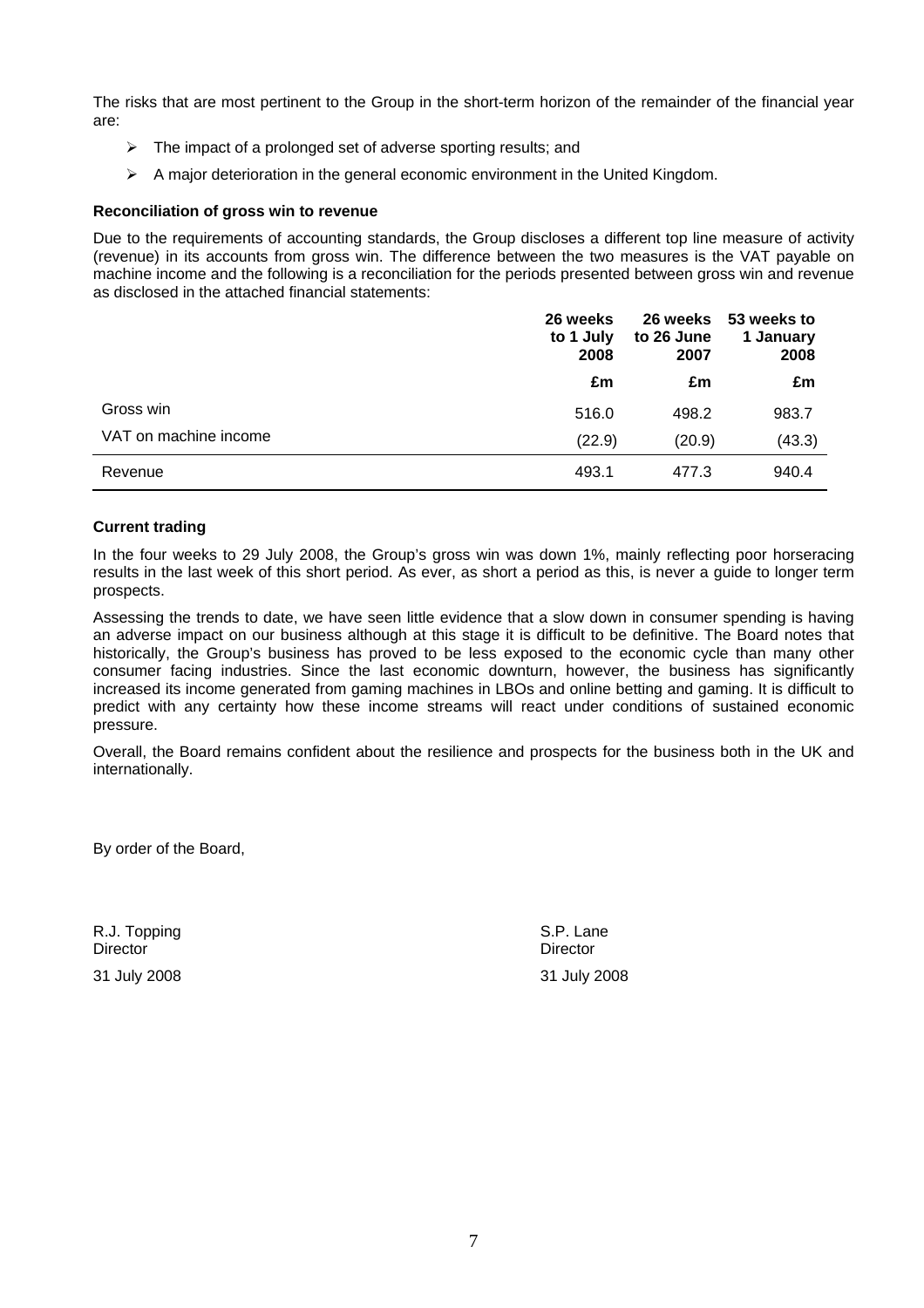# **Consolidated Income Statement**

for the 26 weeks ended 1 July 2008

|                                                                               |                | $(1)$ 26 weeks<br>ended<br>1 July 2008<br><b>Before</b><br>exceptional<br>items | ended<br>1 July 2008<br><b>Exceptional</b><br>items<br>(note 3) | $^{(1)}$ 26 weeks $^{(1)}$ 26 weeks<br>ended<br>1 July 2008<br><b>Total</b> | $(1)$ 26 weeks<br>ended<br>26 June 2007<br>Total | 53 weeks<br>ended<br>1 Jan 2008<br>Total |
|-------------------------------------------------------------------------------|----------------|---------------------------------------------------------------------------------|-----------------------------------------------------------------|-----------------------------------------------------------------------------|--------------------------------------------------|------------------------------------------|
|                                                                               | <b>Notes</b>   | £m                                                                              | £m                                                              | £m                                                                          | £m                                               | £m                                       |
| <b>Amounts wagered</b>                                                        | $\overline{2}$ | 7,778.1                                                                         |                                                                 | 7,778.1                                                                     | 7,255.9                                          | 14,792.3                                 |
| Revenue<br>Cost of sales                                                      | $\overline{2}$ | 493.1<br>(89.4)                                                                 |                                                                 | 493.1<br>(89.4)                                                             | 477.3<br>(88.8)                                  | 940.4<br>(174.2)                         |
| <b>Gross profit</b>                                                           | $\overline{2}$ | 403.7                                                                           |                                                                 | 403.7                                                                       | 388.5                                            | 766.2                                    |
| Other operating income                                                        |                | 3.7                                                                             |                                                                 | 3.7                                                                         | 5.7                                              | 10.4                                     |
| Other operating expenses                                                      |                | (260.9)                                                                         |                                                                 | (260.9)                                                                     | (234.7)                                          | (490.6)                                  |
| Exceptional operating expense<br>Share of results of associate                | 3              |                                                                                 | (2.5)                                                           | (2.5)                                                                       |                                                  | (20.9)                                   |
| and joint ventures                                                            |                | (1.4)                                                                           |                                                                 | (1.4)                                                                       | 1.7                                              | 0.7                                      |
| <b>Operating profit</b><br>Exceptional items:<br>Profit on sale and leaseback | $\overline{2}$ | 145.1                                                                           | (2.5)                                                           | 142.6                                                                       | 161.2                                            | 265.8                                    |
| of LBO properties                                                             | 3              |                                                                                 | 1.7                                                             | 1.7                                                                         | 3.9                                              | 6.7                                      |
| Joint venture impairment                                                      | 3              |                                                                                 | (1.4)                                                           | (1.4)                                                                       |                                                  |                                          |
| Investment income                                                             | 4              | 13.0                                                                            |                                                                 | 13.0                                                                        | 10.2                                             | 24.3                                     |
| Finance costs                                                                 | 5              | (44.8)                                                                          |                                                                 | (44.8)                                                                      | (41.1)                                           | (87.6)                                   |
| Profit before tax                                                             | $\overline{2}$ | 113.3                                                                           | (2.2)                                                           | 111.1                                                                       | 134.2                                            | 209.2                                    |
| Tax                                                                           | 6              | (31.6)                                                                          | 0.2                                                             | (31.4)                                                                      | (29.4)                                           | (51.8)                                   |
| Profit for the period                                                         |                | 81.7                                                                            | (2.0)                                                           | 79.7                                                                        | 104.8                                            | 157.4                                    |
| Earnings per share (pence)                                                    |                |                                                                                 |                                                                 |                                                                             |                                                  |                                          |
| <b>Basic</b>                                                                  | 8              |                                                                                 |                                                                 | 22.9                                                                        | 29.7                                             | 44.7                                     |
| <b>Diluted</b>                                                                | 8              |                                                                                 |                                                                 | 22.8                                                                        | 29.4                                             | 44.3                                     |

All amounts relate to continuing operations.

# **Consolidated Statement of Recognised Income and Expense**

for the 26 weeks ended 1 July 2008 **(1) 26 weeks** 

|                                                         | $^{(1)}$ 26 weeks | $(1)$ 26 weeks | 53 weeks |
|---------------------------------------------------------|-------------------|----------------|----------|
|                                                         | ended             | ended          | ended    |
|                                                         | 1 July            | 26 June        | 1 Jan    |
|                                                         | 2008              | 2007           | 2008     |
|                                                         | £m                | £m             | £m       |
|                                                         |                   |                |          |
| Gain/(loss) on cash flow hedges                         | 22.6              | 19.7           | (1.6)    |
| Actuarial (loss)/gain on defined benefit pension scheme | (32.9)            | 27.7           | 12.9     |
| Tax on items taken directly to equity                   | 4.3               | (12.9)         | (1.3)    |
| Net (expense)/income recognised directly in equity      | (6.0)             | 34.5           | 10.0     |
| Transferred to income statement on cash flow hedges     | (4.5)             | (2.2)          | (7.6)    |
| Profit for the period                                   | 79.7              | 104.8          | 157.4    |
| Total recognised income and expense for the period      | 69.2              | 137.1          | 159.8    |

 $(1)$  These periods' results are unaudited but are subject to a review by our auditors – see page 22.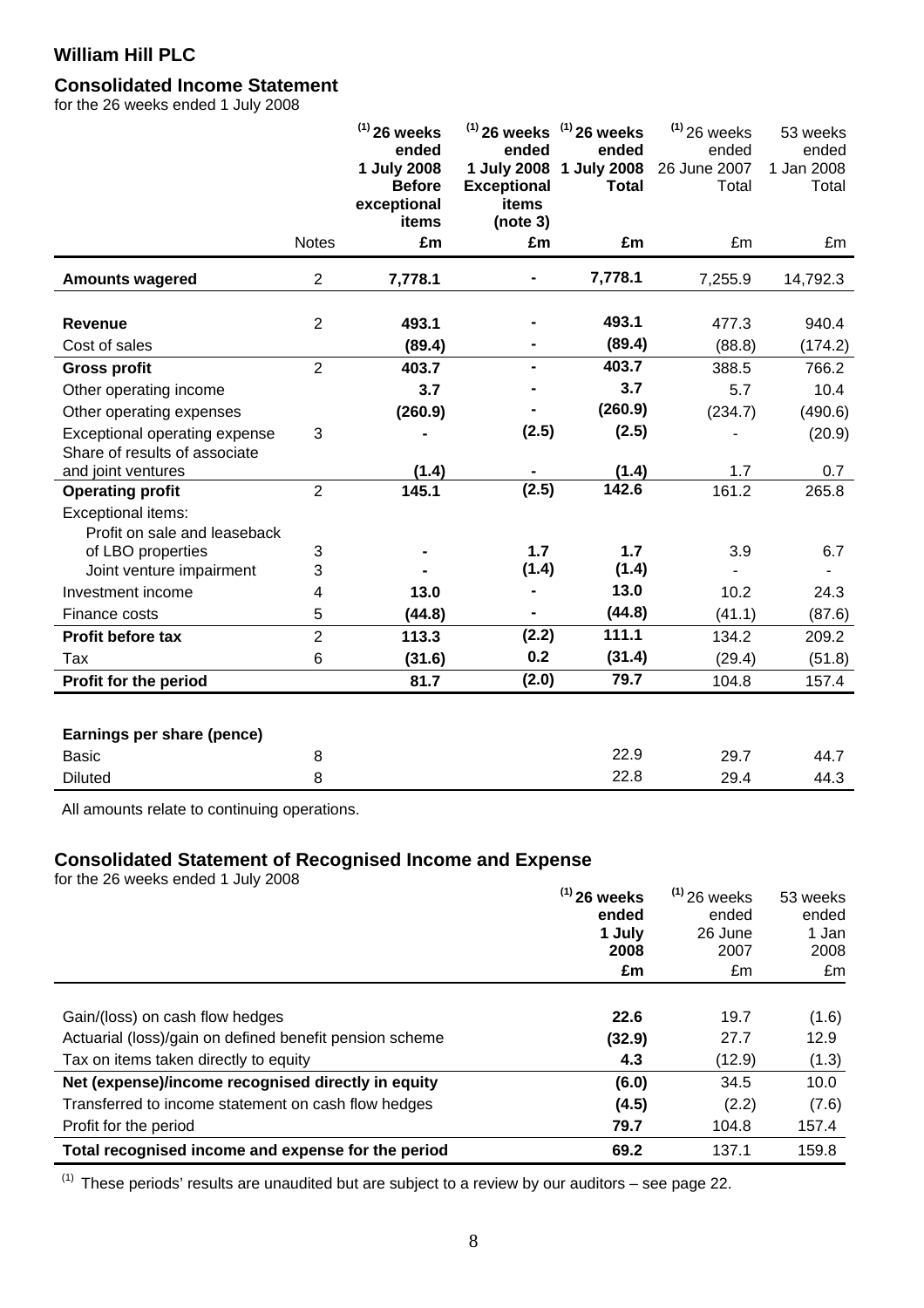# **Consolidated Balance Sheet**

as at 1 July 2008

|                                          |                | $(1)$ 1 July<br>2008 | $(1)$ 26 June<br>2007 | 1 Jan<br>2008 |
|------------------------------------------|----------------|----------------------|-----------------------|---------------|
|                                          | <b>Notes</b>   | £m                   | £m                    | £m            |
| <b>Non-current assets</b>                |                |                      |                       |               |
| Intangible assets                        |                | 1,368.6              | 1,366.2               | 1,365.9       |
| Property, plant and equipment            |                | 211.7                | 214.8                 | 214.7         |
| Interest in associate and joint ventures |                | 11.9                 | 12.4                  | 12.7          |
| Deferred tax assets                      |                | 11.2                 | 1.0                   | 1.9           |
| Retirement benefit surplus               |                |                      | 2.3                   |               |
|                                          |                | 1,603.4              | 1,596.7               | 1,595.2       |
| <b>Current assets</b>                    |                |                      |                       |               |
| Inventories                              |                | 0.4                  | 0.5                   | 0.6           |
| Trade and other receivables              |                | 32.8                 | 23.8                  | 32.3          |
| Cash and cash equivalents                |                | 69.3                 | 85.6                  | 69.4          |
| Derivative financial instruments         |                | 23.4                 | 31.8                  | 5.2           |
| Assets held for sale                     |                | 0.6                  |                       |               |
|                                          |                | 126.5                | 141.7                 | 107.5         |
| <b>Total assets</b>                      | $\overline{2}$ | 1,729.9              | 1,738.4               | 1,702.7       |
| <b>Current liabilities</b>               |                |                      |                       |               |
| Trade and other payables                 |                | (78.1)               | (113.6)               | (90.8)        |
| <b>Tax liabilities</b>                   |                | (62.2)               | (71.9)                | (51.8)        |
| Borrowings                               |                | (0.7)                | (1.3)                 | (1.2)         |
| Derivative financial instruments         |                | (2.2)                | (2.5)                 | (4.7)         |
|                                          |                | (143.2)              | (189.3)               | (148.5)       |
| <b>Non-current liabilities</b>           |                |                      |                       |               |
| <b>Borrowings</b>                        |                | (1, 127.5)           | (1,097.0)             | (1, 152.1)    |
| Retirement benefit obligations           |                | (36.5)               |                       | (3.3)         |
| Deferred tax liabilities                 |                | (172.1)              | (173.5)               | (165.7)       |
|                                          |                | (1, 336.1)           | (1, 270.5)            | (1,321.1)     |
| <b>Total liabilities</b>                 | $\overline{2}$ | (1, 479.3)           | (1,459.8)             | (1,469.6)     |
| <b>Net assets</b>                        |                | 250.6                | 278.6                 | 233.1         |
| <b>Equity</b>                            |                |                      |                       |               |
| Called-up share capital                  | 9              | 35.4                 | 36.2                  | 35.4          |
| Capital redemption reserve               | 9              | 6.8                  | 6.0                   | 6.8           |
| Merger reserve                           | 9              | (26.1)               | (26.1)                | (26.1)        |
| Own shares held                          | 9              | (33.5)               | (45.8)                | (34.4)        |
| Hedging and translation reserves         | 9              | 16.7                 | 22.5                  | 3.2           |
| Retained earnings                        | 9              | 251.3                | 285.8                 | 248.2         |
| <b>Total equity</b>                      | 9              | 250.6                | 278.6                 | 233.1         |

 $(1)$  These periods' results are unaudited but are subject to a review by our auditors – see page 22.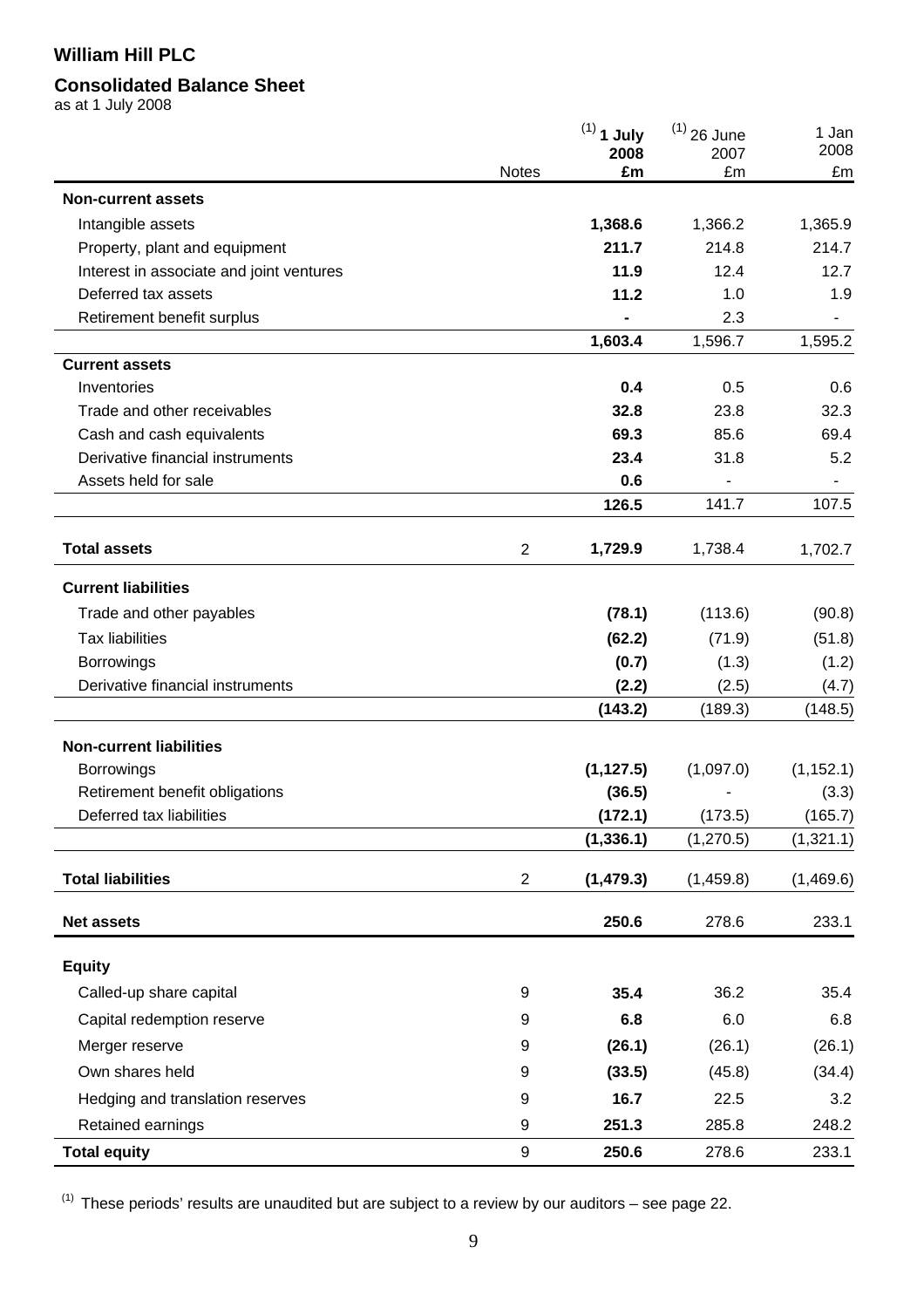# **Consolidated Cash Flow Statement**

for the 26 weeks ended 1 July 2008

|                                                         |                | $(2)$ 26 weeks<br>ended<br>1 July<br>2008 | $(2)$ 26 weeks<br>ended<br>26 June<br>2007 | 53 weeks<br>ended<br>1 Jan<br>2008 |
|---------------------------------------------------------|----------------|-------------------------------------------|--------------------------------------------|------------------------------------|
|                                                         | <b>Notes</b>   | £m                                        | £m                                         | £m                                 |
| Net cash from operating activities                      | 10             | 93.6                                      | 122.0                                      | 149.6                              |
| <b>Investing activities</b>                             |                |                                           |                                            |                                    |
| Dividend from associate                                 |                |                                           |                                            | 2.0                                |
| Interest received                                       |                | 6.0                                       | 3.9                                        | 11.6                               |
| Proceeds on disposal of property, plant and equipment   |                | 1.4                                       | 5.1                                        | 5.7                                |
| Proceeds on sale of interest in associate               |                |                                           | 1.8                                        | 1.8                                |
| Proceeds from exceptional sale of LBO properties        |                | 2.2                                       | 6.0                                        | 9.8                                |
| Purchases of property, plant and equipment              |                | (15.4)                                    | (24.8)                                     | (42.8)                             |
| Purchases of betting licences                           |                |                                           |                                            | (5.3)                              |
| Expenditure on computer software                        |                | (5.1)                                     |                                            | (15.8)                             |
| Acquisition of subsidiaries <sup>(1)</sup>              |                | (1.0)                                     | (24.4)                                     | (25.2)                             |
| Investment in joint ventures                            |                | (2.4)                                     | (5.0)                                      | (8.2)                              |
| Net cash used in investing activities                   |                | (14.3)                                    | (37.4)                                     | (66.4)                             |
| <b>Financing activities</b>                             |                |                                           |                                            |                                    |
| Purchase of own shares                                  |                |                                           | (2.0)                                      | (47.9)                             |
| SAYE share option redemptions                           |                | 0.2                                       |                                            | 4.4                                |
| Dividends paid                                          | $\overline{7}$ | (53.8)                                    | (51.2)                                     | (78.5)                             |
| Repayments of borrowings                                |                | (25.8)                                    | (44.9)                                     |                                    |
| New finance leases and bank loans raised                |                |                                           | 0.4                                        | 9.7                                |
| Collar premiums paid                                    |                |                                           |                                            | (0.2)                              |
| Net cash used in financing activities                   |                | (79.4)                                    | (97.7)                                     | (112.5)                            |
| Net decrease in cash and cash equivalents in the period |                | (0.1)                                     | (13.1)                                     | (29.3)                             |
| Cash and cash equivalents at start of period            |                | 69.4                                      | 98.7                                       | 98.7                               |
| Cash and cash equivalents at end of period              |                | 69.3                                      | 85.6                                       | 69.4                               |

(1) Deferred consideration in respect of TH Jennings (Harlow Pools) Limited acquired in 2007.

 $(2)$  These periods' results are unaudited but are subject to a review by our auditors – see page 22.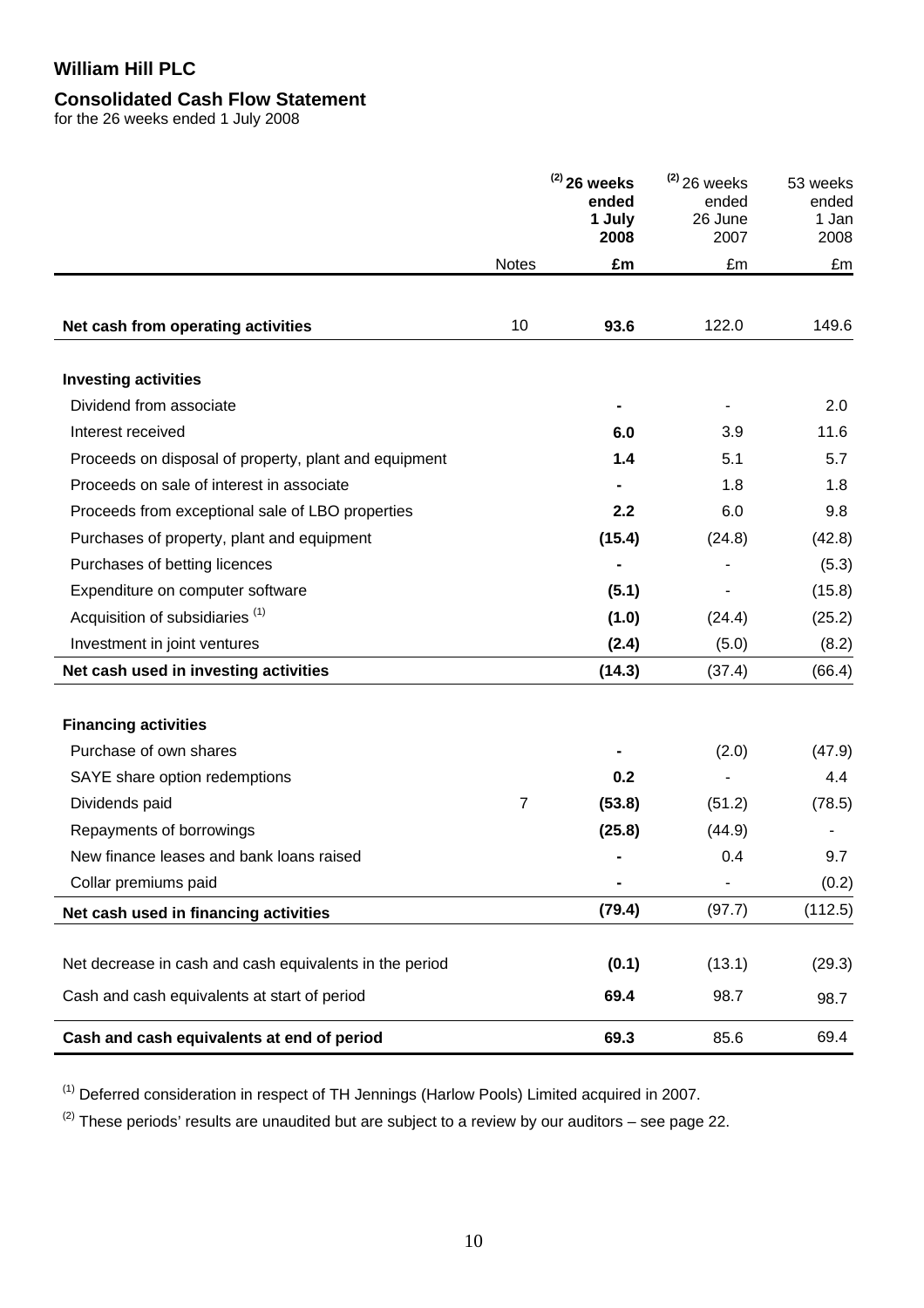### **Notes to the Financial Information**

for the 26 weeks ended 1 July 2008

#### **1. Basis of accounting**

William Hill PLC is a Company incorporated in the United Kingdom under the Companies Act 1985. The address of the registered office is Greenside House, 50 Station Road, London, N22 7TP. The interim financial information for the 26 weeks ended 1 July 2008, which has been approved by a committee of the board of directors on 30 July 2008, has been prepared on the basis of the accounting policies set out in the Group's 2007 Annual Report and Accounts on pages 43 to 48, which can be found on the Group's website *www.williamhillplc.co.uk*. This condensed consolidated financial information for the 26 weeks ended 1 July 2008 has been prepared in accordance with the Disclosure and Transparency Rules of the Financial Services Authority and with IAS 34, "Interim Financial Reporting" as adopted by the European Union. The condensed consolidated financial information for the 26 weeks ended 1 July 2008 should be read in conjunction with the annual financial statements for the 53 weeks ended 1 January 2008, which have been prepared in accordance with International Financial Reporting Standards (IFRS) as adopted by the European Union. The accounting policies, used in the preparation of the interim financial information, have been consistently applied to all periods presented.

The interim financial information for the 26 weeks ended 1 July 2008 is unaudited and does not constitute statutory accounts within the meaning of section 240 of the Companies Act 1985, but has been reviewed by the auditors and their report is set out on page 22. The results for the 53 week period ended 1 January 2008 shown in this report do not constitute the Company's statutory accounts for that period but have been extracted from those accounts, which have been filed with the Registrar of Companies. The auditors have reported on those accounts. Their report was unqualified and did not contain a statement under section 237 (2) or (3) of the Companies Act 1985.

The directors consider that the 'adjusted' earnings per share measure, as disclosed in note 8, provides additional useful information for shareholders on the underlying performance of the business. It is not a recognised measure under IFRS and may not be directly comparable with 'adjusted' measures used by other companies.

#### **New accounting standards**

The following accounting standards and interpretations became effective for the current reporting period:

| IFRS 7   | Financial instruments: disclosures;                                                                       |
|----------|-----------------------------------------------------------------------------------------------------------|
| IFRIC 11 | IFRS 2 – Group and Treasury Share Transactions;                                                           |
| IFRIC 12 | Service Concession Arrangements;                                                                          |
| IFRIC 14 | IAS 19 – The Limit on a Defined Benefit Asset, Minimum Funding Requirements<br>and their Interaction; and |
| IAS 34   | Interim Financial Reporting.                                                                              |

Application of these standards and interpretations has not had a material effect on the net assets or results of the Group. The following standards and interpretations were issued but application was not mandatory for the period:

| IFRS 8   | Operating segments; and             |
|----------|-------------------------------------|
| IFRIC 13 | <b>Customer Loyalty Programmes.</b> |

The directors anticipate that the adoption of these standards and interpretations will have no material impact on the net assets or results of the Group.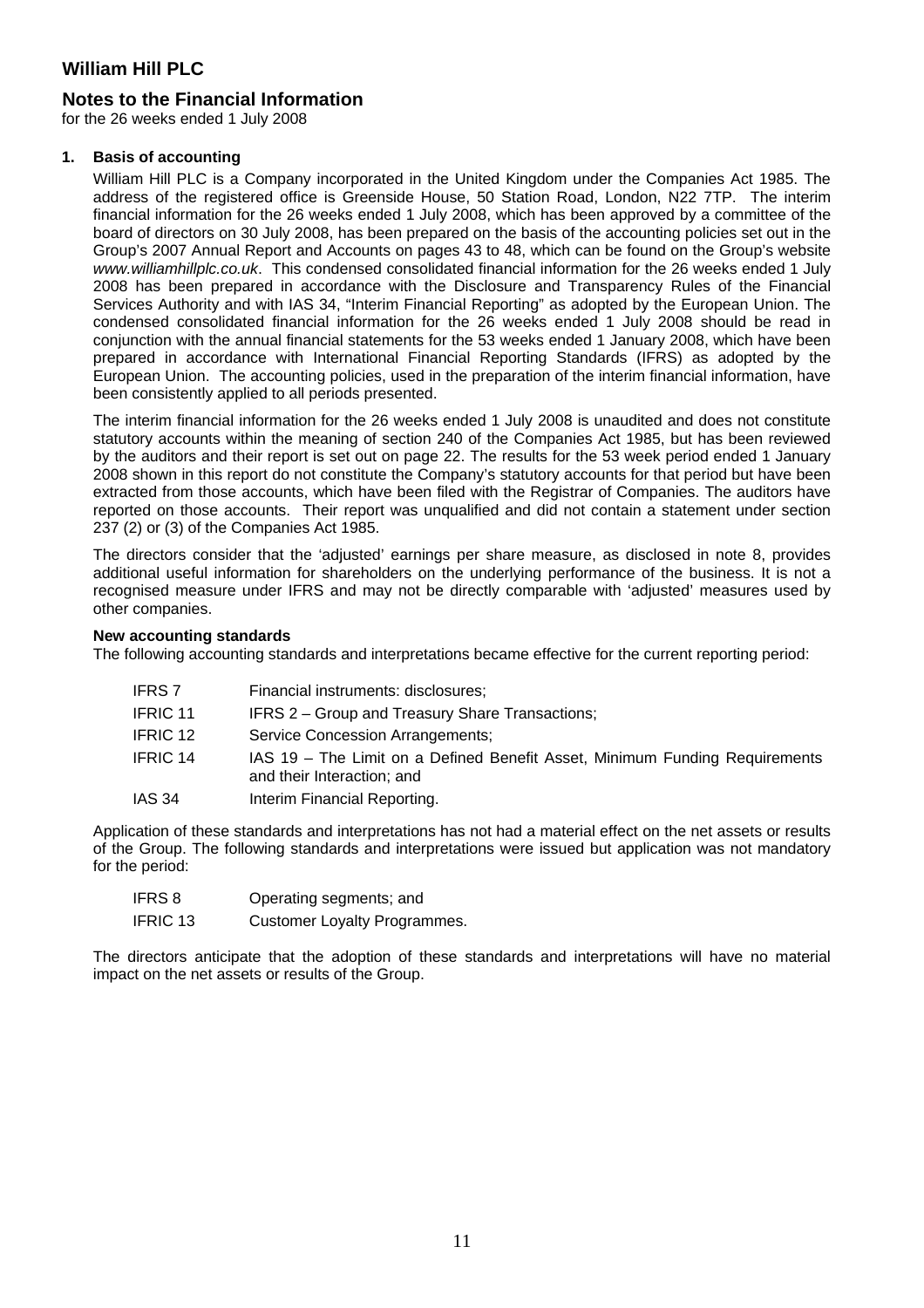### **Notes to the Financial Information**

for the 26 weeks ended 1 July 2008

### **2. Segment information**

For management purposes, the Group is currently organised into three principal operating divisions – retail, interactive and telephone. These divisions are the basis on which the Group reports its primary segment information.

Business segment information for the 26 weeks ended 1 July 2008:

|                                                         | Retail<br>£m | £m      | Interactive Telephone<br>£m | Other<br>£m | Corporate<br>£m              | Group<br>£m |
|---------------------------------------------------------|--------------|---------|-----------------------------|-------------|------------------------------|-------------|
| Amounts wagered                                         | 6,801.3      | 696.8   | 266.0                       | 14.0        |                              | 7,778.1     |
| Payout                                                  | (6,402.9)    | (629.2) | (243.2)                     | (9.7)       |                              | (7, 285.0)  |
| <b>Revenue</b>                                          | 398.4        | 67.6    | 22.8                        | 4.3         |                              | 493.1       |
| GPT, duty, levies and other cost                        |              |         |                             |             |                              |             |
| of sales                                                | (69.8)       | (13.6)  | (5.5)                       | (0.5)       | $\qquad \qquad \blacksquare$ | (89.4)      |
| Gross profit                                            | 328.6        | 54.0    | 17.3                        | 3.8         |                              | 403.7       |
| Depreciation                                            | (13.2)       | (1.7)   | (0.5)                       | (0.2)       | (0.5)                        | (16.1)      |
| Other administrative expenses                           | (191.9)      | (24.6)  | (12.3)                      | (2.8)       | (9.5)                        | (241.1)     |
| Exceptional operating expense                           |              | (2.5)   |                             |             |                              | (2.5)       |
| Share of result of associate and                        |              |         |                             |             |                              |             |
| joint ventures                                          |              |         |                             |             | (1.4)                        | (1.4)       |
| <b>Operating profit/(loss)</b>                          | 123.5        | 25.2    | 4.5                         | 0.8         | (11.4)                       | 142.6       |
| Exceptional profit on sale and                          |              |         |                             |             | 1.7                          | 1.7         |
| leaseback of LBO properties<br>Joint venture impairment |              |         |                             |             |                              |             |
| Investment income                                       |              |         |                             |             | (1.4)                        | (1.4)       |
|                                                         |              |         |                             |             | 13.0                         | 13.0        |
| Finance costs                                           |              |         |                             |             | (44.8)                       | (44.8)      |
| Profit/(loss) before tax                                | 123.5        | 25.2    | 4.5                         | 0.8         | (42.9)                       | 111.1       |
| <b>Balance sheet information</b>                        |              |         |                             |             |                              |             |
| <b>Total assets</b>                                     | 1,410.5      | 122.0   | 84.3                        | 15.6        | 97.5                         | 1,729.9     |
| <b>Total liabilities</b>                                | (45.6)       | (23.6)  | (5.8)                       | (0.8)       | (1,403.5)                    | (1, 479.3)  |
| Investment in associate and joint                       |              |         |                             |             |                              |             |
| ventures                                                |              |         |                             |             | 11.9                         | 11.9        |
| Capital additions                                       | 9.2          | 6.3     |                             | 0.2         | 1.2                          | 16.9        |
| Included within Total assets:                           |              |         |                             |             |                              |             |
| Goodwill                                                | 687.8        | 97.2    | 80.4                        | 7.1         |                              | 872.5       |
| Other intangibles with<br>indefinite lives              | 483.9        |         |                             |             |                              | 483.9       |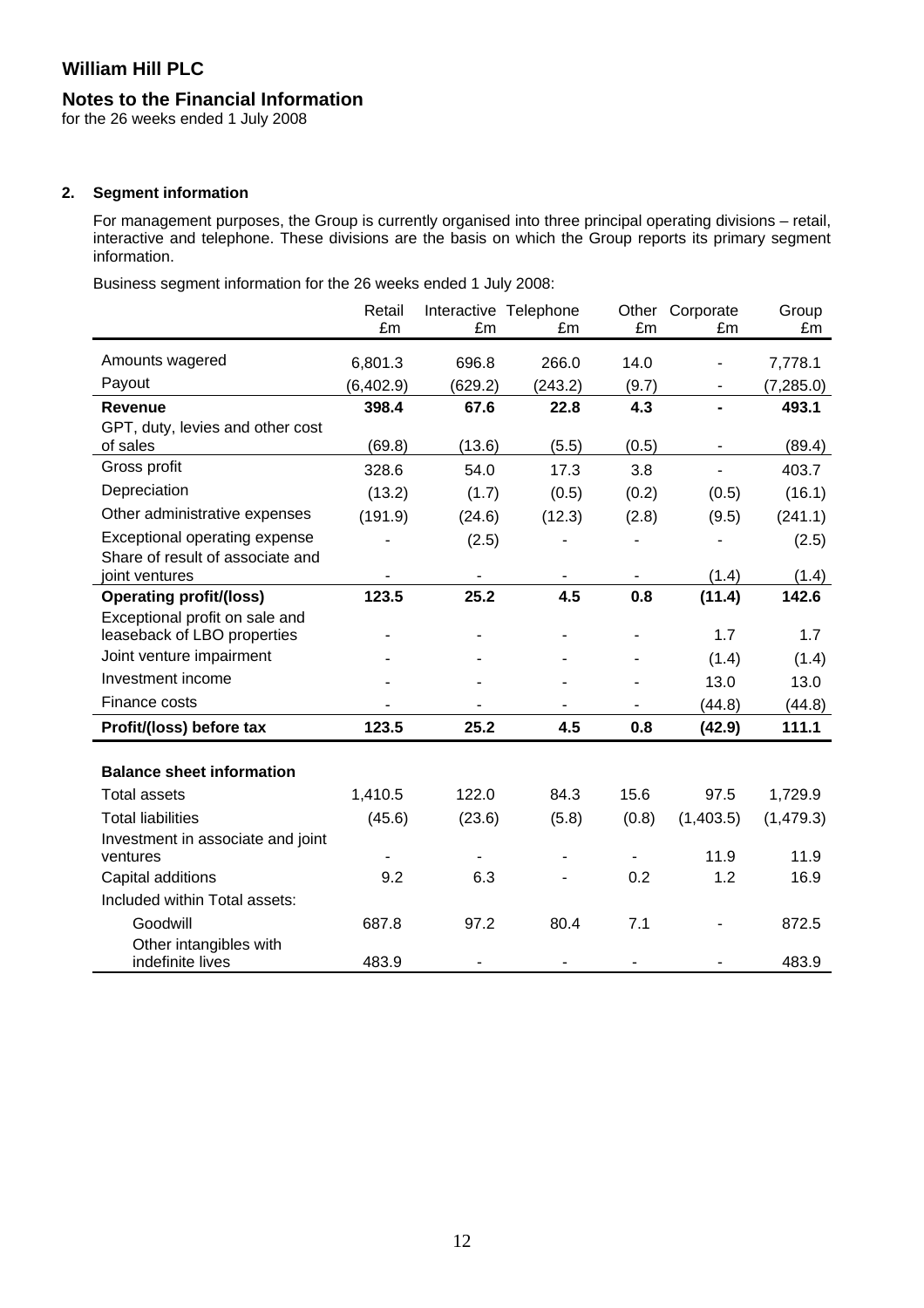# **Notes to the Financial Information**

for the 26 weeks ended 1 July 2008

### **2. Segment information (continued)**

Business segment information for the 26 weeks ended 26 June 2007:

|                                                                   | Retail<br>£m | £m      | Interactive Telephone<br>£m | Other<br>£m | Corporate<br>£m | Group<br>£m |
|-------------------------------------------------------------------|--------------|---------|-----------------------------|-------------|-----------------|-------------|
| Amounts wagered                                                   | 6,417.9      | 538.5   | 286.3                       | 13.2        |                 | 7,255.9     |
| Payout                                                            | (6,035.7)    | (476.5) | (257.1)                     | (9.3)       | ٠               | (6,778.6)   |
| <b>Revenue</b>                                                    | 382.2        | 62.0    | 29.2                        | 3.9         |                 | 477.3       |
| GPT, duty, levies and other cost<br>of sales                      | (69.4)       | (12.2)  | (6.7)                       | (0.5)       | $\blacksquare$  | (88.8)      |
| Gross profit                                                      | 312.8        | 49.8    | 22.5                        | 3.4         | ÷.              | 388.5       |
| Depreciation                                                      | (12.9)       | (3.1)   | (0.1)                       | (0.2)       | (0.4)           | (16.7)      |
| Other administrative expenses<br>Share of result of associate and | (175.1)      | (18.6)  | (12.6)                      | (2.8)       | (3.2)           | (212.3)     |
| joint ventures                                                    |              |         |                             |             | 1.7             | 1.7         |
| <b>Operating profit/(loss)</b>                                    | 124.8        | 28.1    | 9.8                         | 0.4         | (1.9)           | 161.2       |
| Exceptional profit on sale and<br>leaseback of LBO properties     |              |         |                             |             | 3.9             | 3.9         |
| Investment income                                                 |              |         |                             |             | 10.2            | 10.2        |
| Finance costs                                                     |              |         |                             |             | (41.1)          | (41.1)      |
| Profit/(loss) before tax                                          | 124.8        | 28.1    | 9.8                         | 0.4         | (28.9)          | 134.2       |
|                                                                   |              |         |                             |             |                 |             |
| <b>Balance sheet information</b>                                  |              |         |                             |             |                 |             |
| <b>Total assets</b>                                               | 1,390.8      | 127.4   | 97.1                        | 18.3        | 104.8           | 1,738.4     |
| <b>Total liabilities</b>                                          | (52.1)       | (23.2)  | (4.0)                       | (0.5)       | (1,380.0)       | (1,459.8)   |
| Interest in associate and joint<br>ventures                       |              |         |                             |             | 12.4            | 12.4        |
| Capital additions                                                 | 45.7         | 3.9     |                             |             | 1.0             | 50.6        |
| Included within Total assets:                                     |              |         |                             |             |                 |             |
| Goodwill                                                          | 687.6        | 97.2    | 80.4                        | 7.1         |                 | 872.3       |
| Other intangibles with<br>indefinite lives                        | 478.4        |         |                             |             |                 | 478.4       |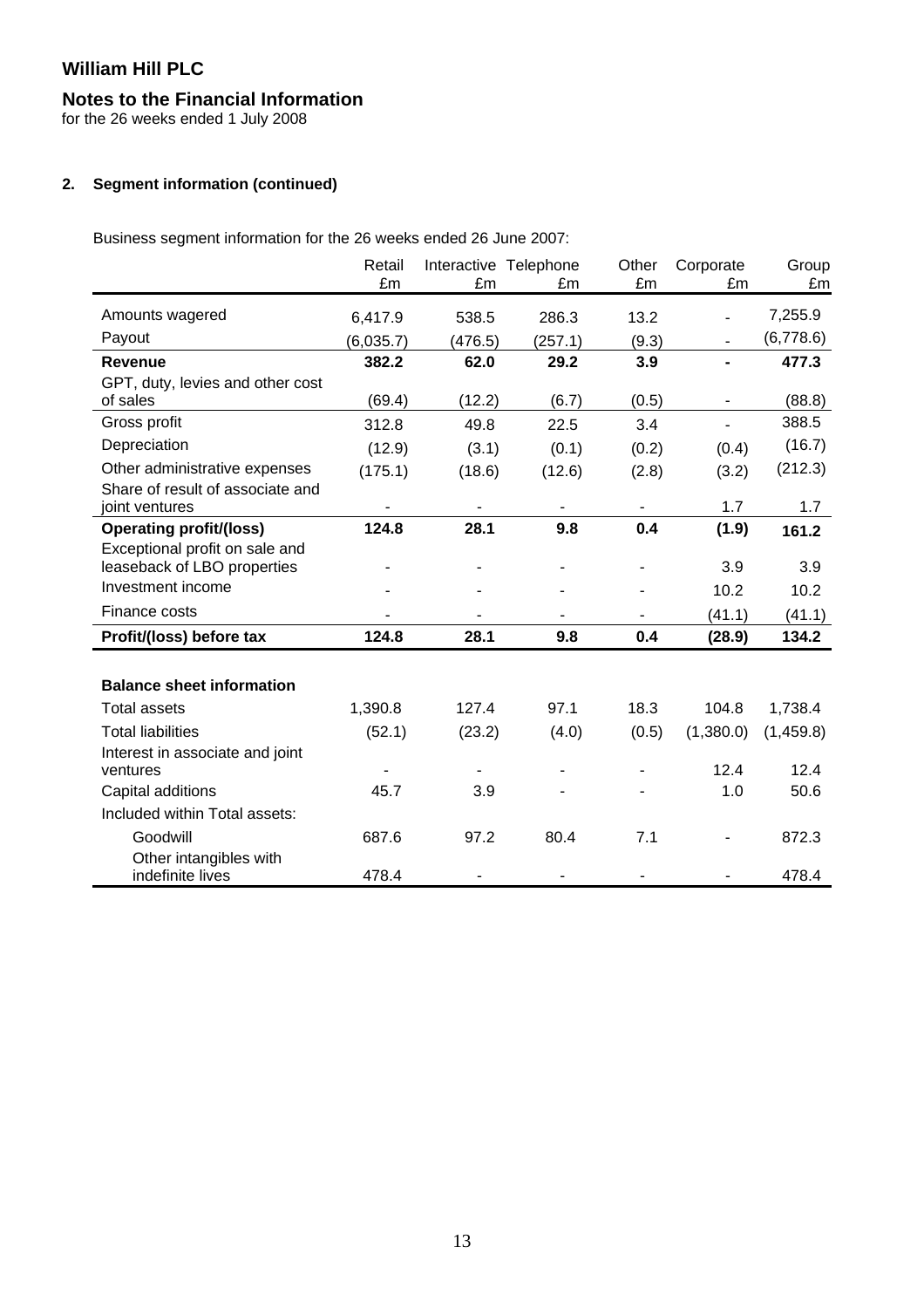# **Notes to the Financial Information**

for the 26 weeks ended 1 July 2008

# **2. Segment information (continued)**

Business segment information for the 53 weeks ended 1 January 2008:

|                                                               | Retail      | Interactive | Telephone | Other  | Corporate | Group       |
|---------------------------------------------------------------|-------------|-------------|-----------|--------|-----------|-------------|
|                                                               | £m          | £m          | £m        | £m     | £m        | £m          |
| Amounts wagered                                               | 13,022.5    | 1,182.0     | 559.2     | 28.6   |           | 14,792.3    |
| Payout                                                        | (12, 263.2) | (1,062.2)   | (506.2)   | (20.3) | -         | (13, 851.9) |
| <b>Revenue</b>                                                | 759.3       | 119.8       | 53.0      | 8.3    |           | 940.4       |
| GPT, duty, levies and other cost                              |             |             |           |        |           |             |
| of sales                                                      | (137.6)     | (23.2)      | (12.3)    | (1.1)  |           | (174.2)     |
| Gross profit                                                  | 621.7       | 96.6        | 40.7      | 7.2    |           | 766.2       |
| Depreciation                                                  | (26.1)      | (6.9)       | (1.5)     | (0.3)  | (1.1)     | (35.9)      |
| Other administrative expenses                                 | (365.8)     | (38.8)      | (23.1)    | (5.8)  | (10.8)    | (444.3)     |
| Exceptional operating expense                                 |             | (20.9)      |           |        |           | (20.9)      |
| Share of result of associate and                              |             |             |           |        |           |             |
| joint ventures                                                |             |             |           |        | 0.7       | 0.7         |
| <b>Operating profit/(loss)</b>                                | 229.8       | 30.0        | 16.1      | $1.1$  | (11.2)    | 265.8       |
| Exceptional profit on sale and<br>leaseback of LBO properties |             |             |           |        | 6.7       | 6.7         |
| Investment income                                             |             |             |           |        | 24.3      | 24.3        |
| Finance costs                                                 |             |             |           | ٠      | (87.6)    | (87.6)      |
| Profit/(loss) before tax                                      | 229.8       | 30.0        | 16.1      | 1.1    | (67.8)    | 209.2       |
|                                                               |             |             |           |        |           |             |
| <b>Balance sheet information</b>                              |             |             |           |        |           |             |
| <b>Total assets</b>                                           | 1,386.4     | 117.9       | 85.0      | 16.3   | 97.1      | 1,702.7     |
| <b>Total liabilities</b>                                      | (53.5)      | (25.3)      | (5.7)     | (0.5)  | (1,384.6) | (1,469.6)   |
| Investment in associate and joint                             |             |             |           |        |           |             |
| ventures                                                      |             |             |           |        | 12.7      | 12.7        |
| Capital additions                                             | 42.2        | 16.1        | 1.4       | 0.1    | 1.0       | 60.8        |
| Included within Total assets:                                 |             |             |           |        |           |             |
| Goodwill                                                      | 687.8       | 97.2        | 80.4      | 7.1    |           | 872.5       |
| Other intangibles with<br>indefinite lives                    | 483.9       |             |           |        |           | 483.9       |

The Retail distribution channel comprises all activity undertaken in LBOs including gaming machines. Other activities include on-course betting and greyhound stadia operations.

Net assets/(liabilities) have been allocated by segment where assets and liabilities can be identified with a particular channel. Corporate net assets include corporation and deferred tax, net borrowings and pension liability as well as any assets and liabilities that cannot be allocated to a particular channel other than on an arbitrary basis.

There are no inter-segmental sales within the Group.

In accordance with IAS 14 'Segment Reporting', segmental information by geographical location is not presented as the Group's revenue and profits arise primarily from customers in the United Kingdom with significantly less than 10% (the minimum required by IAS 14 to necessitate disclosure) of revenue and profits generated from customers outside of this jurisdiction. Similarly, only a small portion of the Group's net assets is located outside of the United Kingdom.

### **Seasonality**

The Group's overall profitability is primarily sensitive to sporting results, particularly on significant events that attract a large amount of stakes. The significant events in the horse race calendar tend to occur in the first half of the trading year, as did Euro 2008 in the current year.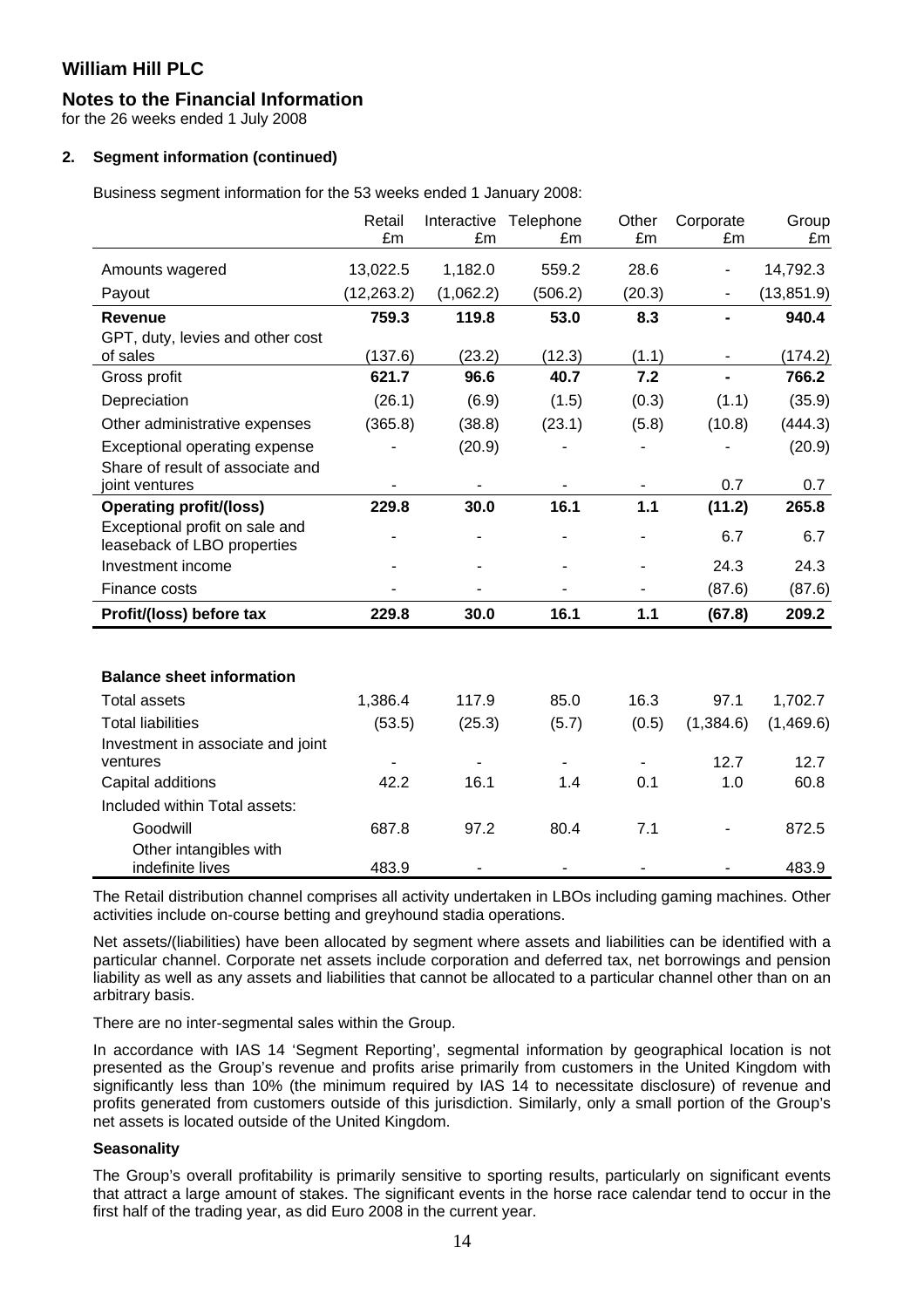### **Notes to the Financial Information**

for the 26 weeks ended 1 July 2008

#### **3. Exceptional items**

Exceptional items are those items the Group considers relevant to an understanding of the Group's financial performance and are as follows:

|                                                                                                                 | 26 weeks<br>ended<br>1 July<br>2008 | 26 weeks<br>ended<br>26 June<br>2007 | 53 weeks<br>ended<br>1 Jan<br>2008 |
|-----------------------------------------------------------------------------------------------------------------|-------------------------------------|--------------------------------------|------------------------------------|
|                                                                                                                 | £m                                  | £m                                   | £m                                 |
| Impairment and reorganisation costs incurred in<br>respect of the termination of NextGen programme <sup>1</sup> | (2.5)                               |                                      | (20.9)                             |
| Sale and leaseback of LBO properties <sup>2</sup>                                                               | 1.7                                 | 3.9                                  | 6.7                                |
| Impairment of Italian joint venture 3                                                                           | (1.4)                               |                                      |                                    |
|                                                                                                                 | (2.2)                               | 3.9                                  | (14.2)                             |
| Exceptional tax (charges)/credits are as follows:                                                               |                                     |                                      |                                    |
|                                                                                                                 | 26 weeks                            | 26 weeks                             | 53 weeks                           |
|                                                                                                                 | ended                               | ended                                | ended                              |
|                                                                                                                 | 1 July                              | 26 June                              | 1 Jan                              |
|                                                                                                                 | 2008                                | 2007                                 | 2008                               |
|                                                                                                                 | £m                                  | £m                                   | £m                                 |
| Impairment and reorganisation costs incurred in                                                                 |                                     |                                      |                                    |
| respect of the termination of NextGen programme <sup>1</sup>                                                    | 0.7                                 |                                      | 5.9                                |
| Sale and leaseback of LBO properties <sup>2</sup>                                                               | (0.5)                               |                                      | (1.4)                              |

1 In November 2007, the board of directors instigated a review of the NextGen programme. As a result of the review, the programme was terminated. This decision resulted in an impairment charge of £20.9m, consisting of £20.5m internally developed software and £0.4m computer hardware for the 53 weeks ended 1 January 2008. During the 26 weeks to 1 July 2008, further reorganisation costs of £2.5m have been incurred in respect of this decision.

 **0.2** - 4.5

Impairment of Italian joint venture <sup>3</sup> **-** - -

- 2 Income arose from the sale and leaseback of 6 (26 weeks ended 26 June 2007 - 15; 53 weeks ended 1 January 2008 - 24) LBO properties and is shown net of costs.
- 3 On 2 July 2008 the Group announced the sale of its Italian joint venture company, William Hill Codere Italia Srl to INTRALOT Italia spa. This has resulted in an impairment of its interest in the joint venture. In addition the recoverable amount has been transferred to assets held for sale in accordance with IFRS 5: 'Non current assets held for sale and discontinued operations'.

### **4. Investment income**

|                                                                                                                         | 26 weeks<br>ended | 26 weeks<br>ended | 53 weeks<br>ended |
|-------------------------------------------------------------------------------------------------------------------------|-------------------|-------------------|-------------------|
|                                                                                                                         | 1 July            | 26 June           | 1 Jan             |
|                                                                                                                         | 2008              | 2007              | 2008              |
|                                                                                                                         | £m                | £m                | £m                |
| Interest on bank deposits<br>Fair value gains on interest rate swaps<br>transferred from equity for cash flow hedges of | 1.5               | 3.9               | 4.0               |
| floating rate debt                                                                                                      | 4.5               |                   | 7.6               |
| Expected return on pension scheme assets                                                                                | 7.0               | 6.3               | 12.7              |
|                                                                                                                         | 13.0              | 10.2              | 24.3              |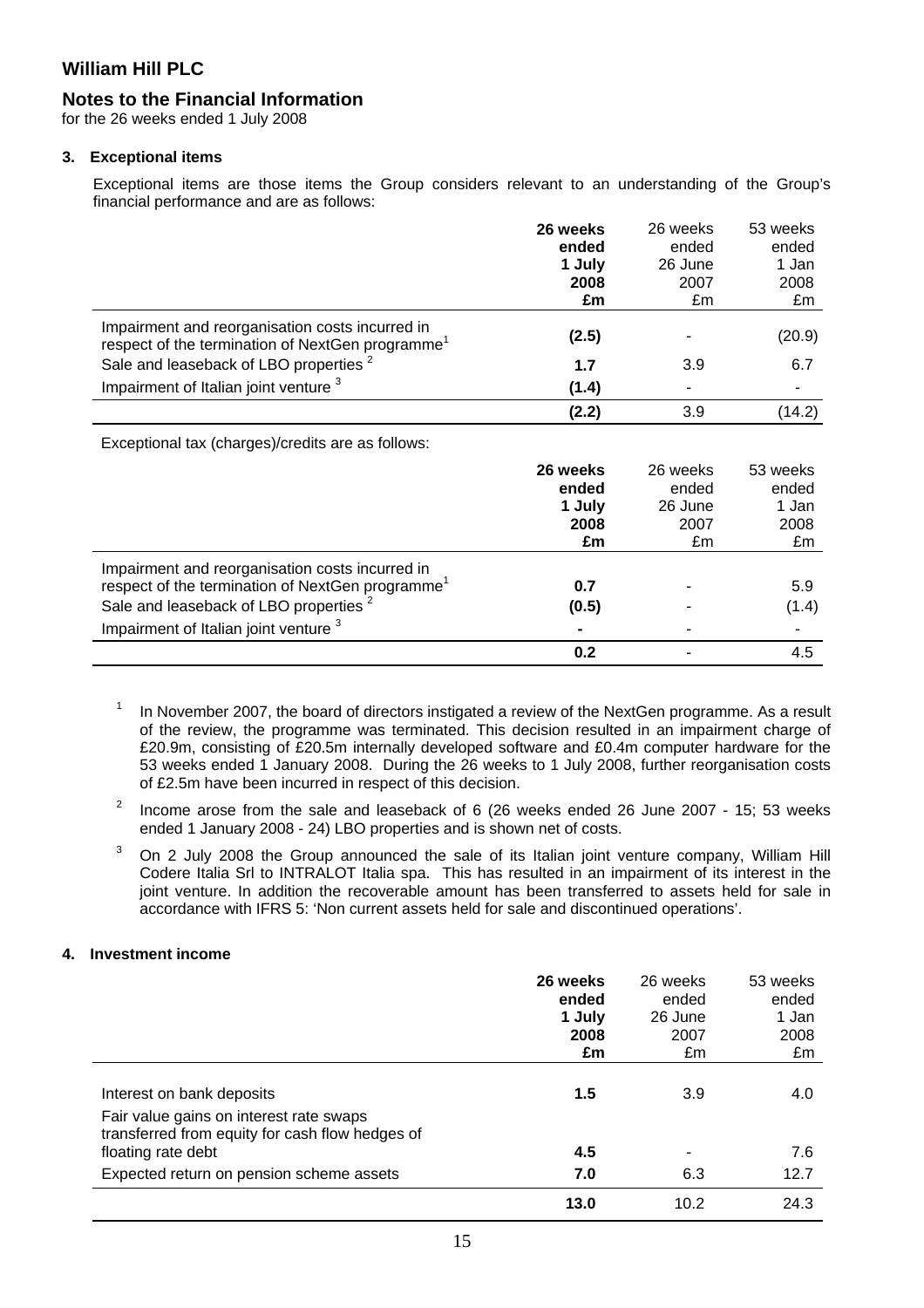# **Notes to the Financial Information**

for the 26 weeks ended 1 July 2008

### **5. Finance costs**

|                                        | 26 weeks<br>ended<br>1 July | 26 weeks<br>ended<br>26 June | 53 weeks<br>ended<br>1 Jan |
|----------------------------------------|-----------------------------|------------------------------|----------------------------|
|                                        | 2008<br>£m                  | 2007<br>£m                   | 2008<br>£m                 |
| Interest on bank loans and overdrafts  | 37.5                        | 34.5                         | 74.4                       |
| Amortisation of finance costs          | 0.7                         | 0.7                          | 1.5                        |
| Net interest payable                   | 38.2                        | 35.2                         | 75.9                       |
| Interest on pension scheme liabilities | 6.6                         | 5.9                          | 11.7                       |
|                                        | 44.8                        | 41.1                         | 87.6                       |

### **6. Tax on profit on ordinary activities**

The effective rate in respect of ordinary activities before exceptional costs and excluding associate and joint venture income is 27.6% (26 weeks ended 26 June 2007 - 22.9%; 53 weeks ended 1 January 2008 -25.3%). This is lower than the statutory rate of 28.5% due to adjustments in respect of prior year computations now agreed. The prior year tax charge was reduced by a credit of £11.7m, reflecting the reduction in net deferred tax liabilities associated with the fall in the corporation tax rate from 30% to 28%, which became effective 1 April 2008. The effective rate (excluding exceptional items, associate and joint venture income) for the prior period before this adjustment was made was 32.0%.

The effective rate in respect of ordinary activities after exceptional costs and excluding associate and joint venture income is 27.9% (26 weeks ended 26 June 2007 - 22.2%; 53 weeks ended 1 January 2008 - 24.8%).

### **7. Dividends proposed and paid**

|                                                                                 | 1 July<br>2008<br>Per share | 26 June<br>2007<br>Per share | 1 Jan<br>2008<br>Per share | 1 July<br>2008<br>£m | 26 June<br>2007<br>£m | 1 Jan<br>2008<br>£m |
|---------------------------------------------------------------------------------|-----------------------------|------------------------------|----------------------------|----------------------|-----------------------|---------------------|
| Equity shares:<br>- current year interim<br>dividend paid<br>- prior year final | $\blacksquare$              | ٠                            | 7.75p                      | $\blacksquare$       |                       | 27.3                |
| dividend paid                                                                   | 15.5p                       | 14.5p                        | 14.5p                      | 53.8                 | 51.2                  | 51.2                |
|                                                                                 | 15.5p                       | 14.5p                        | 22.25p                     | 53.8                 | 51.2                  | 78.5                |
| Proposed dividend                                                               | 7.75p                       | 7.75p                        | 15.5p                      | 26.9                 | 27.4                  | 53.8                |

The proposed interim dividend was approved by a committee of the board of directors 30 July 2008 and has not been included as a liability in this financial information. The proposed interim dividend of 7.75p will be paid on 5 December 2008 to all shareholders on the register on 24 October 2008.

Under an agreement signed in November 2002, The William Hill Holdings 2001 Employee Benefit Trust agreed to waive all dividends. As at 1 July 2008, the trust held 0.03m ordinary shares. In addition, the Company does not pay dividends on the 6.3m shares held in Treasury. The Company estimates that 347.4m shares will qualify for the interim dividend.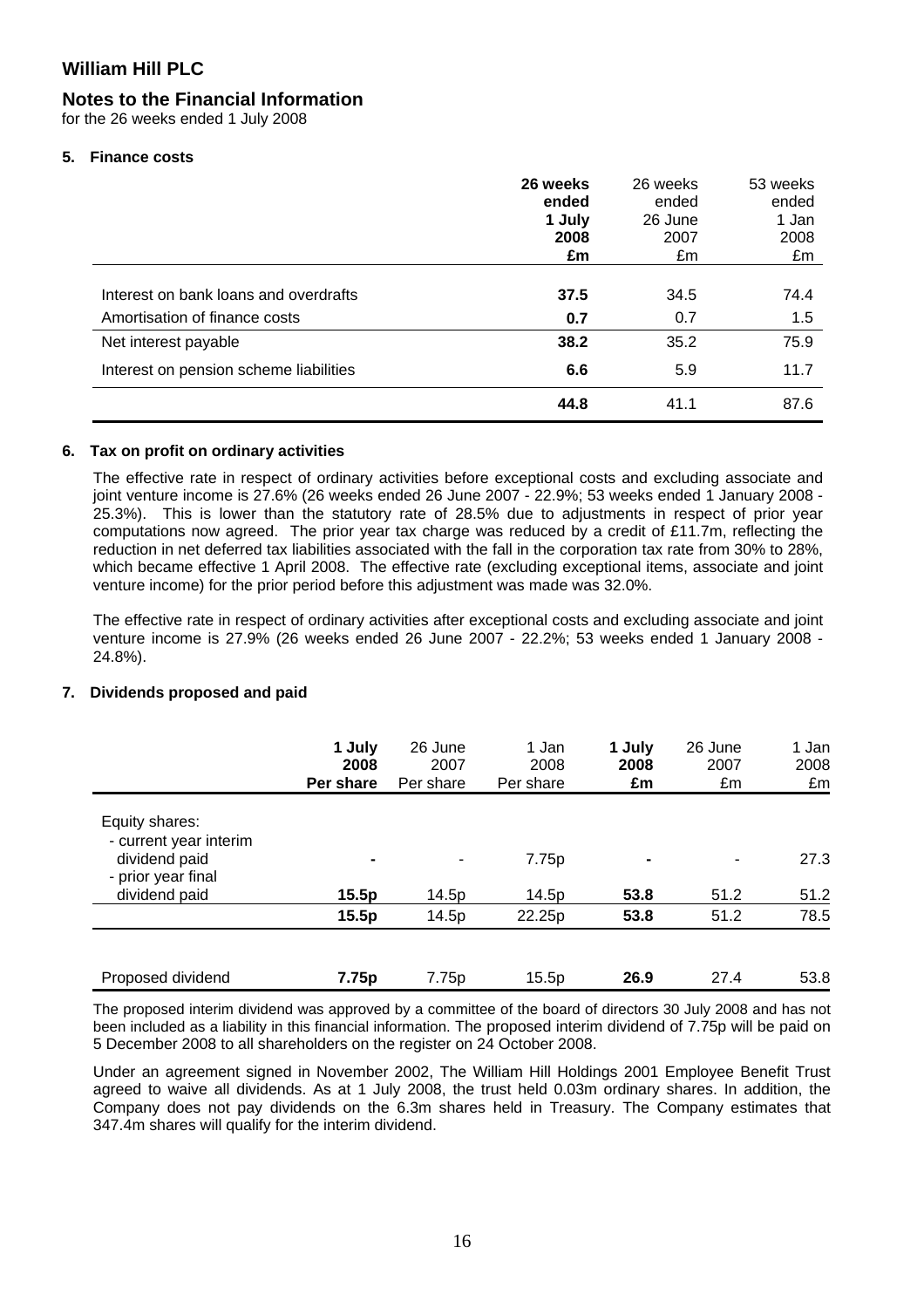### **Notes to the Financial Information**

for the 26 weeks ended 1 July 2008

### **8. Earnings per share**

The earnings per share figures for the respective periods are as follows:

|                  | 26 weeks<br>ended | 26 weeks<br>ended | 53 weeks<br>ended |
|------------------|-------------------|-------------------|-------------------|
|                  | 1 July            | 26 June           | 1 Jan             |
|                  | 2008              | 2007              | 2008              |
|                  | <b>Pence</b>      | Pence             | Pence             |
| Basic - adjusted | 23.5              | 28.6              | 47.4              |
| <b>Basic</b>     | 22.9              | 29.7              | 44.7              |
| <b>Diluted</b>   | 22.8              | 29.4              | 44.3              |

The basic and diluted earnings per share are calculated based on the following data:

|                                                                       | 26 weeks<br>ended<br>1 July<br>2008<br>£m | 26 weeks<br>ended<br>26 June<br>2007<br>£m | 53 weeks<br>ended<br>1 Jan<br>2008<br>£m |
|-----------------------------------------------------------------------|-------------------------------------------|--------------------------------------------|------------------------------------------|
| Profit after tax for the financial period                             | 79.7                                      | 104.8                                      | 157.4                                    |
| Exceptional items (note 3)                                            | 2.2                                       | (3.9)                                      | 14.2                                     |
| Exceptional items – tax credit (note 3)                               | (0.2)                                     | ۰                                          | (4.5)                                    |
| Profit after tax for the financial period before<br>exceptional items | 81.7                                      | 100.9                                      | 167.1                                    |

|                                                                                | 26 weeks<br>ended<br>1 July<br>2008 | 26 weeks<br>ended<br>26 June<br>2007 | 53 weeks<br>ended<br>1 Jan<br>2008 |
|--------------------------------------------------------------------------------|-------------------------------------|--------------------------------------|------------------------------------|
|                                                                                | Number (m)                          | Number (m)                           | Number (m)                         |
| Basic weighted average number of shares<br>Dilutive potential ordinary shares: | 347.4                               | 353.1                                | 352.2                              |
| Employee share awards and options                                              | 2.4                                 | 3.9                                  | 3.4                                |
| Dilutive weighted average number of shares                                     | 349.8                               | 357.0                                | 355.6                              |

The basic weighted average number of shares excludes shares held by The William Hill Holdings 2001 Employee Benefit Trust and those shares held in treasury as such shares do not qualify for dividends. The effect of this is to reduce the average number of shares in the 26 weeks ended 1 July 2008 by 6.4m (26 weeks ended 26 June 2007 - 8.9m; 53 weeks ended 1 January 2008 - 7.9m).

An adjusted earnings per share based on profit for the financial period before exceptional items has been presented in order to highlight the underlying performance of the Group.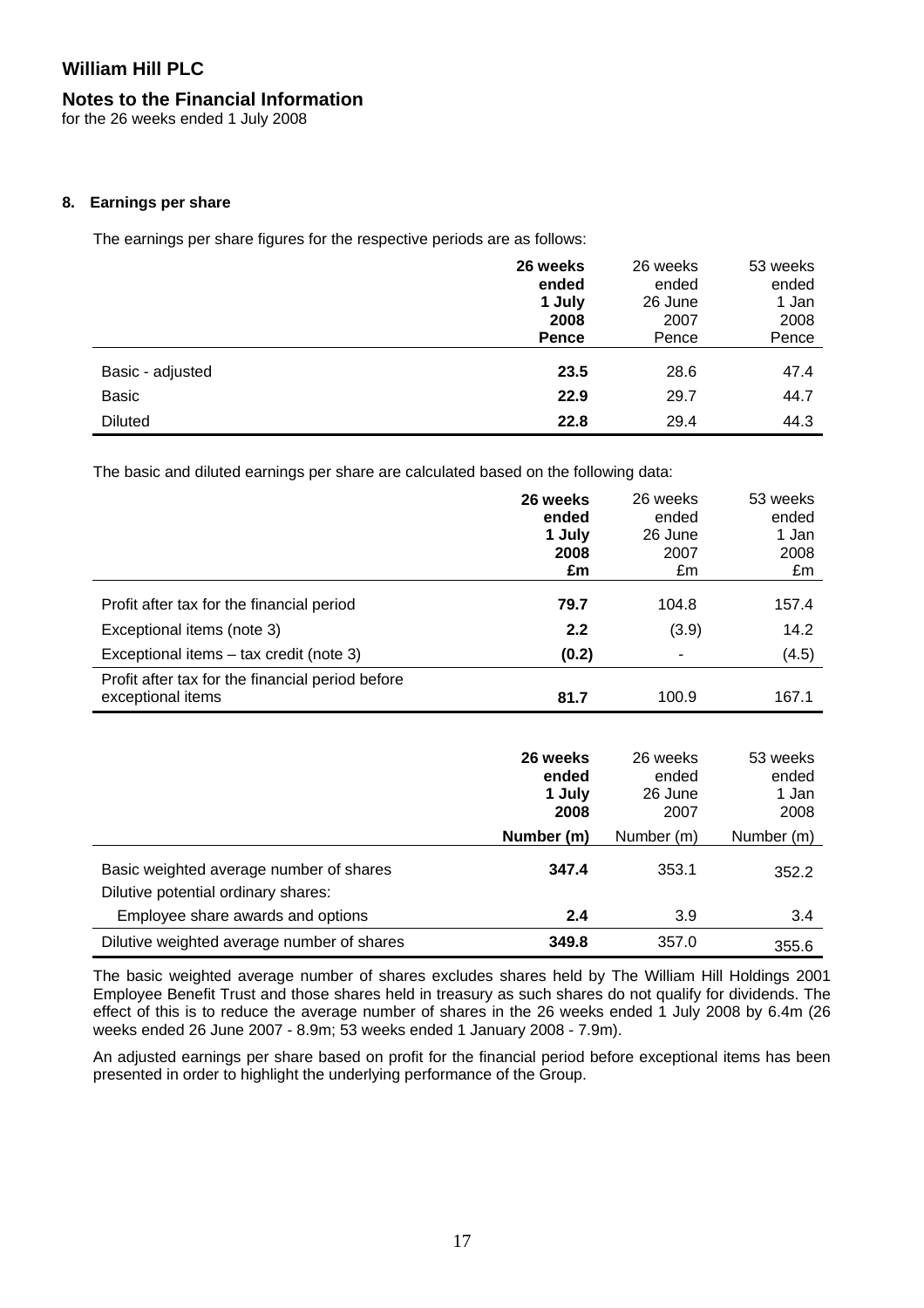### **Notes to the Financial Information**

for the 26 weeks ended 1 July 2008

#### **9. Reserves**

|                                                                          | Called-<br>up<br>capital<br>£m | Share<br>share premium<br>account<br>£m | Capital<br>redemp-<br>tion<br>reserve<br>£m | Merger<br>reserve<br>£m | Own<br>shares<br>£m | Hedging<br>and<br>trans-<br>£m | lation Retained<br>held reserves earnings<br>£m | Total<br>£m |
|--------------------------------------------------------------------------|--------------------------------|-----------------------------------------|---------------------------------------------|-------------------------|---------------------|--------------------------------|-------------------------------------------------|-------------|
| At 26 December 2006                                                      | 36.2                           | 311.3                                   | 6.0                                         | (26.1)                  | (46.9)              | 9.4                            | (99.4)                                          | 190.5       |
| Profit for the financial period                                          |                                |                                         |                                             |                         |                     | $\overline{a}$                 | 157.4                                           | 157.4       |
| Dividends paid (note 7)                                                  |                                |                                         |                                             |                         |                     |                                | (78.5)                                          | (78.5)      |
| Items taken directly to<br>statement of recognised<br>income and expense |                                |                                         |                                             |                         |                     | 1.2                            | 8.9                                             | 10.1        |
| Expense recognised in<br>respect of share remuneration                   |                                |                                         |                                             |                         |                     |                                | 2.6                                             | 2.6         |
| Shares purchased and<br>cancelled                                        | (0.8)                          |                                         | 0.8                                         |                         |                     |                                | (46.0)                                          | (46.0)      |
| Transfer to income                                                       |                                |                                         |                                             |                         |                     | (7.6)                          |                                                 | (7.6)       |
| Transfer of own shares to<br>recipients                                  |                                |                                         |                                             |                         | 12.5                |                                | (8.1)                                           | 4.4         |
| Cancellation of share<br>premium                                         |                                | (311.3)                                 |                                             |                         |                     |                                | 311.3                                           |             |
| Exchange differences on<br>translation of overseas<br>operations         |                                |                                         |                                             |                         |                     | 0.2                            |                                                 | 0.2         |
| At 1 January 2008                                                        | 35.4                           |                                         | 6.8                                         | (26.1)                  | (34.4)              | 3.2                            | 248.2                                           | 233.1       |
| Profit for the financial period                                          |                                |                                         |                                             |                         |                     |                                | 79.7                                            | 79.7        |
| Dividends (note 7)                                                       |                                |                                         |                                             |                         |                     |                                | (53.8)                                          | (53.8)      |
| Items taken directly to<br>statement of recognised<br>income and expense |                                |                                         |                                             |                         |                     | 17.7                           | (23.7)                                          | (6.0)       |
| Transfer to income                                                       |                                |                                         |                                             |                         |                     | (4.5)                          |                                                 | (4.5)       |
| Exchange differences on<br>translation of overseas<br>operations         |                                |                                         |                                             |                         |                     | 0.3                            |                                                 | 0.3         |
| Expense recognised in<br>respect of share remuneration                   |                                |                                         |                                             |                         |                     |                                | 1.6                                             | 1.6         |
| Transfer of own shares to<br>recipients                                  |                                | $\overline{\phantom{a}}$                | $\blacksquare$                              |                         | 0.9                 | $\overline{\phantom{0}}$       | (0.7)                                           | 0.2         |
| At 1 July 2008                                                           | 35.4                           |                                         | 6.8                                         | (26.1)                  | (33.5)              | 16.7                           | 251.3                                           | 250.6       |

On 20 June 2007, the High Court of Justice confirmed the reduction of the share premium account of the Company by £311.3m, allowing its transfer to retained earnings.

Own shares held at 1 July 2008 amounting to £33.5m comprise 6.3m shares (nominal value - £0.63m) held in treasury purchased for £33.5m and 0.03m shares (nominal value - £0.003m) held in The William Hill Holdings 2001 Employee Benefit Trust purchased for £0.04m. The shares held in treasury were purchased at a weighted average price of £5.32. At 1 July 2008 the total market value of own shares held was £19.0m.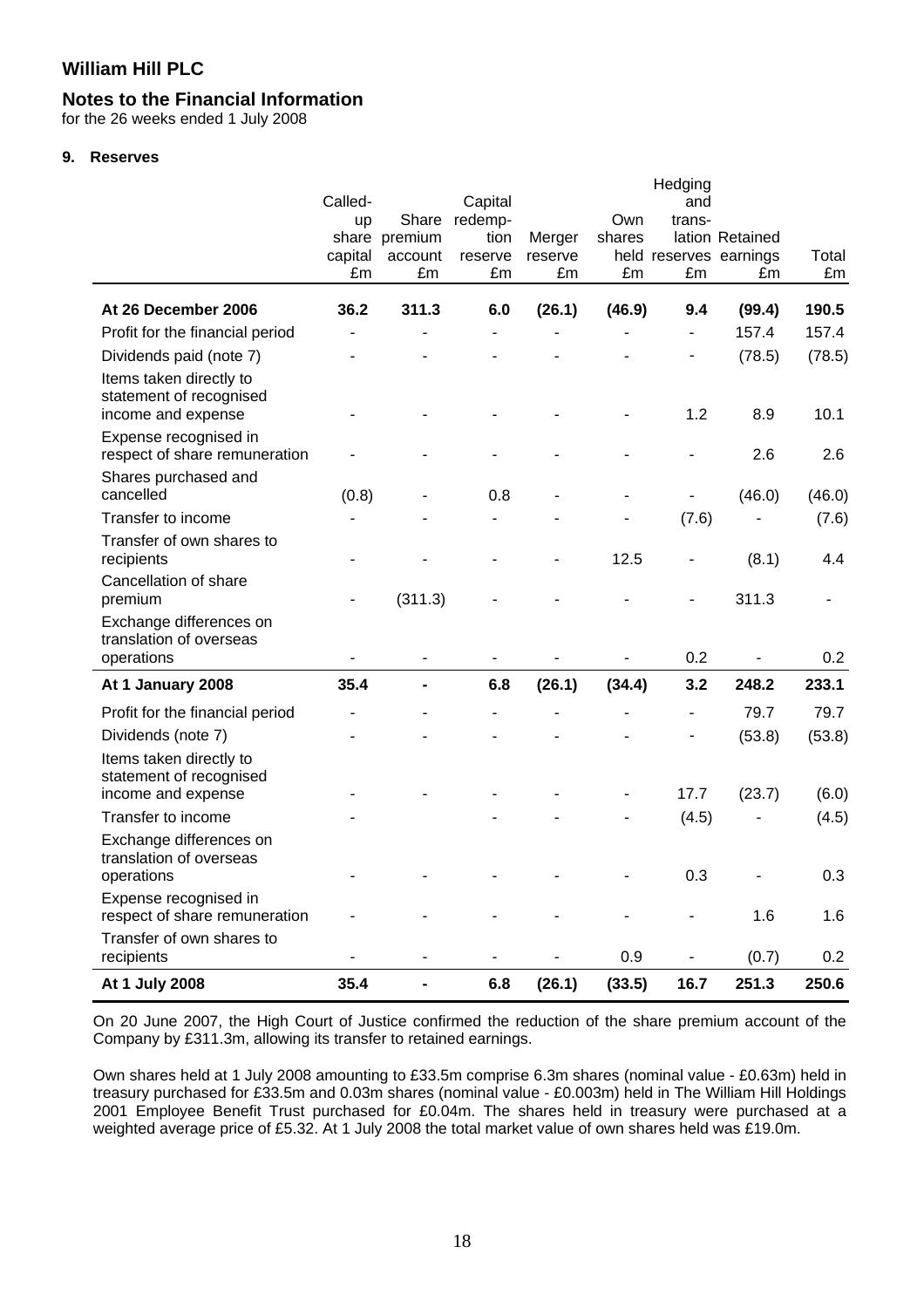### **Notes to the Financial Information**

for the 26 weeks ended 1 July 2008

### **10. Notes to the cash flow statement**

|                                                                                           | 26 weeks<br>ended<br>1 July<br>2008<br>£m | 26 weeks<br>ended<br>26 June<br>2007<br>£m | 53 weeks<br>ended<br>1 Jan<br>2008<br>£m |
|-------------------------------------------------------------------------------------------|-------------------------------------------|--------------------------------------------|------------------------------------------|
| Operating profit before exceptional items                                                 | 145.1                                     | 161.2                                      | 286.7                                    |
| Adjustments for:                                                                          |                                           |                                            |                                          |
| Share of result of associate and joint ventures                                           | 1.4                                       | (1.7)                                      | (0.7)                                    |
| Depreciation of property, plant and equipment                                             | 13.9                                      | 12.8                                       | 27.8                                     |
| Depreciation of computer software                                                         | 2.2                                       | 3.9                                        | 8.1                                      |
| Gain on disposal of property, plant and<br>equipment                                      | (0.3)                                     | (4.7)                                      | 0.4                                      |
| Gain on disposal of LBOs and administrative<br>buildings<br>Gain on disposal of associate | (0.7)                                     | (1.7)                                      | (5.1)<br>(1.7)                           |
| Cost charged in respect of share remuneration                                             | 1.6                                       | 1.9                                        | 2.6                                      |
| Defined benefit pension cost less cash<br>contributions                                   | 0.8                                       | 0.7                                        | (7.9)                                    |
| Foreign exchange                                                                          | 0.3                                       | 0.3                                        | 0.2                                      |
| Movement on financial derivatives                                                         | (2.5)                                     |                                            | (0.9)                                    |
| Operating cash flows before movements in working<br>capital                               | 161.8                                     | 172.7                                      | 309.5                                    |
| Decrease/(increase) in inventories                                                        | 0.2                                       |                                            | (0.1)                                    |
| (Increase)/decrease in receivables                                                        | (0.7)                                     | 8.8                                        | 0.2                                      |
| (Decrease)/increase in payables                                                           | (12.9)                                    | 8.2                                        | 1.1                                      |
| Cash generated by operations                                                              | 148.4                                     | 189.7                                      | 310.7                                    |
| Income taxes paid                                                                         | (17.6)                                    | (32.8)                                     | (71.8)                                   |
| Interest paid                                                                             | (37.2)                                    | (34.9)                                     | (89.3)                                   |
| Net cash from operating activities                                                        | 93.6                                      | 122.0                                      | 149.6                                    |

Cash and cash equivalents (which are presented as a single class of assets on the face of the balance sheet) comprise cash at bank and other short-term highly liquid investments with a maturity date of three months or less.

### **Analysis and reconciliation of net debt:**

|                                       | 1 Jan<br>2008<br>£m | Cash flow<br>£m | Other<br>non-cash<br>items<br>£m | 1 July<br>2008<br>£m |
|---------------------------------------|---------------------|-----------------|----------------------------------|----------------------|
| Analysis of net debt                  |                     |                 |                                  |                      |
| Cash and cash equivalents at bank and |                     |                 |                                  |                      |
| in hand                               | 69.4                | (0.1)           | ۰                                | 69.3                 |
| Debt due within one year              | (1.2)               | 0.5             | ۰                                | (0.7)                |
| Debts due after more than one year    | (1, 152.1)          | 25.3            | (0.7)                            | (1, 127.5)           |
| Total                                 | (1,083.9)           | 25.7            | (0.7)                            | (1,058.9)            |

Other non-cash items of £0.7m comprise written off and amortised debt issue costs.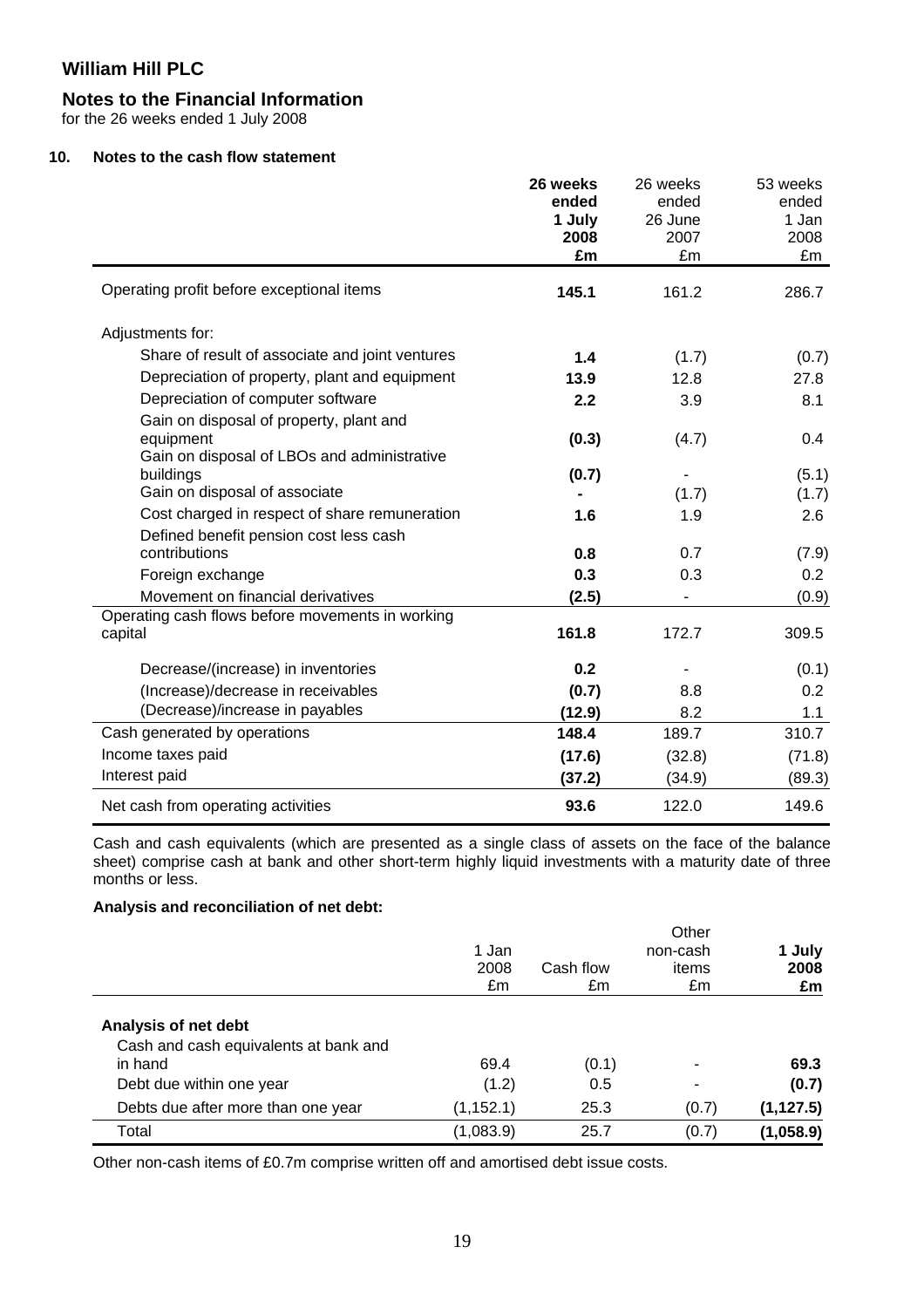### **Notes to the Financial Information**

for the 26 weeks ended 1 July 2008

#### **11. Retirement benefit schemes**

The Group operates a number of defined contribution and benefit schemes in the United Kingdom and Republic of Ireland. These schemes are operated under a singe trust and assets of the schemes are held separately from those of the Group in funds under the control of Trustees. For the purposes of preparing the information disclosed in these condensed financial statements, a full actuarial valuation of the scheme was carried out at 30 September 2007 and updated to 1 July 2008 by a qualified independent actuary. The valuation has been updated to reflect current market discount rates, current market values of investments and actual investment returns. Differences between the expected return on assets and the actual return have been recognised as an actuarial loss in the Statement of Recognised Income and Expense in accordance with the Group's accounting policy.

#### **12. Related party transactions**

Transactions between the Company and its subsidiaries, which are related parties, have been eliminated on consolidation and are not disclosed in this note. Transactions between the Group and its associate and joint ventures are disclosed below.

#### **Associate**

The Group holds an investment of 19.5% of the ordinary share capital of Satellite Information Services (Holdings) Limited (SIS). During the period the Group made purchases of £15.2m (26 weeks ended 26 June 2007 - £14.1m; 53 weeks ended 1 January 2008 - £31.3m) from Satellite Information Services Limited, a subsidiary of the Group's associated undertaking, SIS. At 1 July 2008 the amount payable to Satellite Information Services Limited by the Group was £0.1m (26 June 2007 - £nil; 1 January 2008 - £nil). Purchases were made at market price. The amounts outstanding are unsecured and will be settled in cash. No guarantees have been given or received.

#### **Joint ventures**

The Group holds investments in the following companies Codere Apuestas SA, Codere Apuestas Espana SL, William Hill Codere Italia SRL and Garaipen Victoria Apustuak SL, which form the Group's joint ventures, details of which are in the 2007 Annual Report. During the period the Group recharged certain administrative expenses totaling £0.9m (26 weeks ended 26 June 2007 - £nil; 53 weeks ended 1 January 2008 - £1.4m), incurred on behalf of the joint ventures, back to them.

At 1 July 2008 £2.2m was receivable from the Group's joint ventures (26 June 2007 - £nil; 1 January 2008 - £1.4m).

At 1 July 2008 the Group had entered into a guarantee arrangement with the Royal Bank of Scotland totaling £6.0m, in respect of conditions contained in various licences and concessions awarded to the joint ventures (26 June 2007 - £5.3m; 1 January 2008 - £5.3m).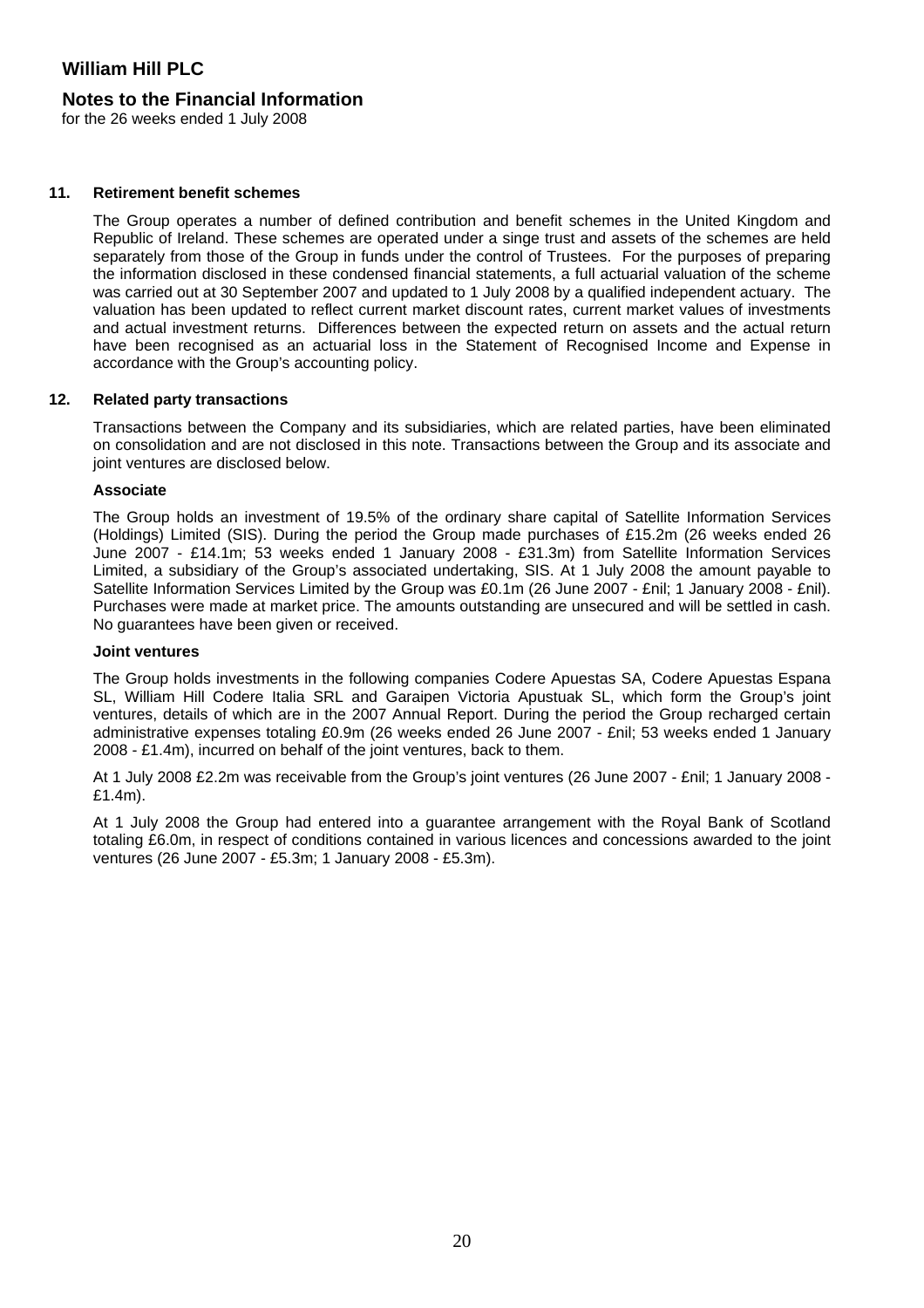### **Condensed Financial Statements**

for the 26 weeks ended 1 July 2008

#### **Responsibility statement**

We confirm that to the best of our knowledge:

- (a) The condensed set of financial statements has been prepared in accordance with IAS 34 'Interim Financial Reporting';
- (b) The interim management report includes a fair review of the important events during the first 26 weeks and description of the principal risks and uncertainties for the remaining 26 weeks of the financial period, as required by DTT 4.2.7R; and
- (c) The interim management report includes a fair review of disclosure of related party transactions and changes therein, as required by DTR 4.2.8R.

By order of the Board,

R.J. Topping S.P. Lane Director Director Director Director Director Director Director 21 July 2008

31 July 2008 31 July 2008